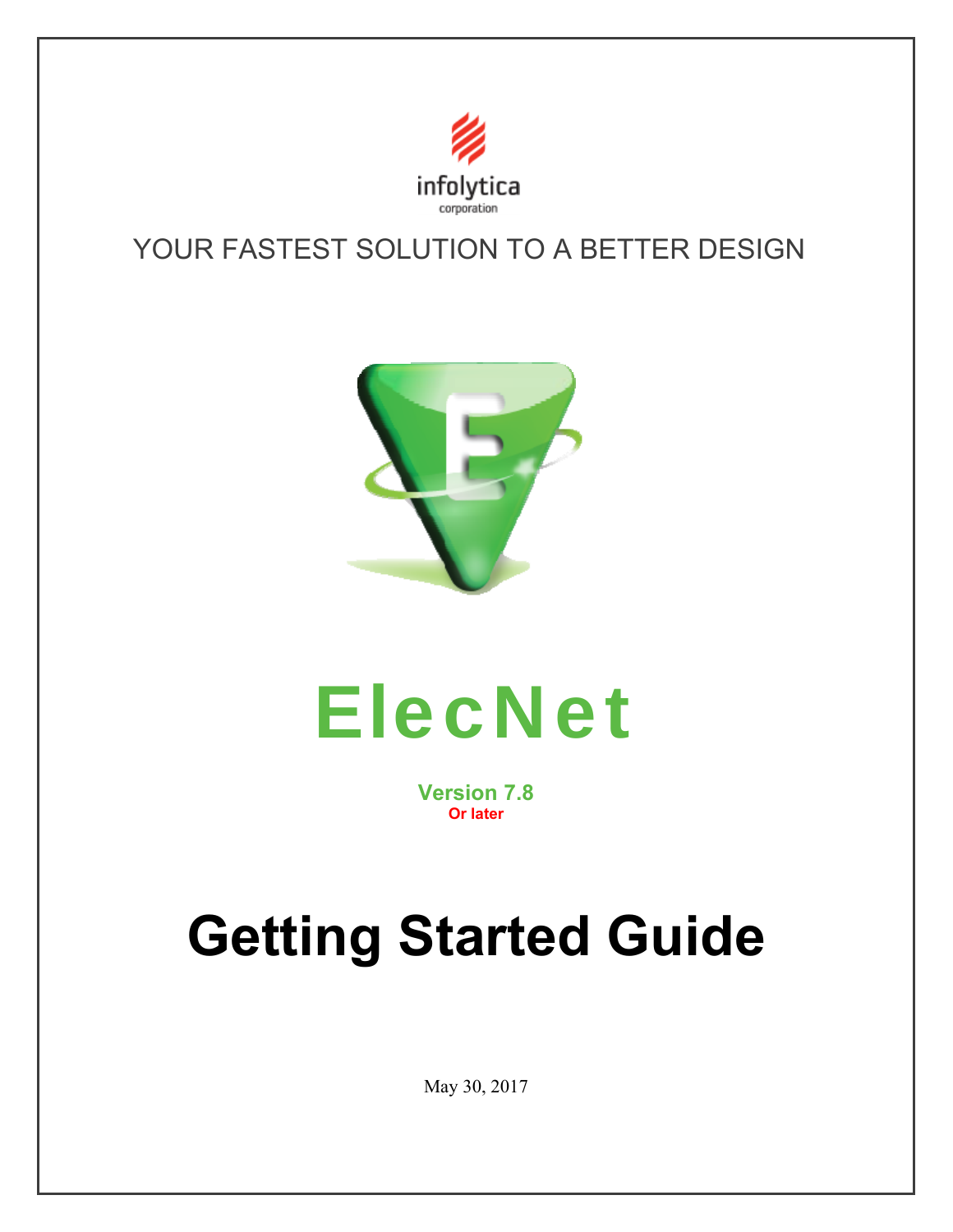We welcome your comments regarding Infolytica Corporation documents. Please send comments or corrections to the following addresses:

- **email**: docs@infolytica.com
- **fax**: Documentation Department (514) 849-4239
- **post**: Documentation Department Infolytica Corporation 300 Leo Pariseau, Suite 2222 Montreal, Quebec H2X 4B3 Canada

#### © 2017 Infolytica Corporation.

Part number EN7-GS-010

All rights reserved. No part of this document may be reproduced, translated to another language, stored in a retrieval system, or transmitted in any form or by any means, electronic, photocopying, recording, or otherwise, without written permission from Infolytica Corporation.

The information in this document is subject to change without notice.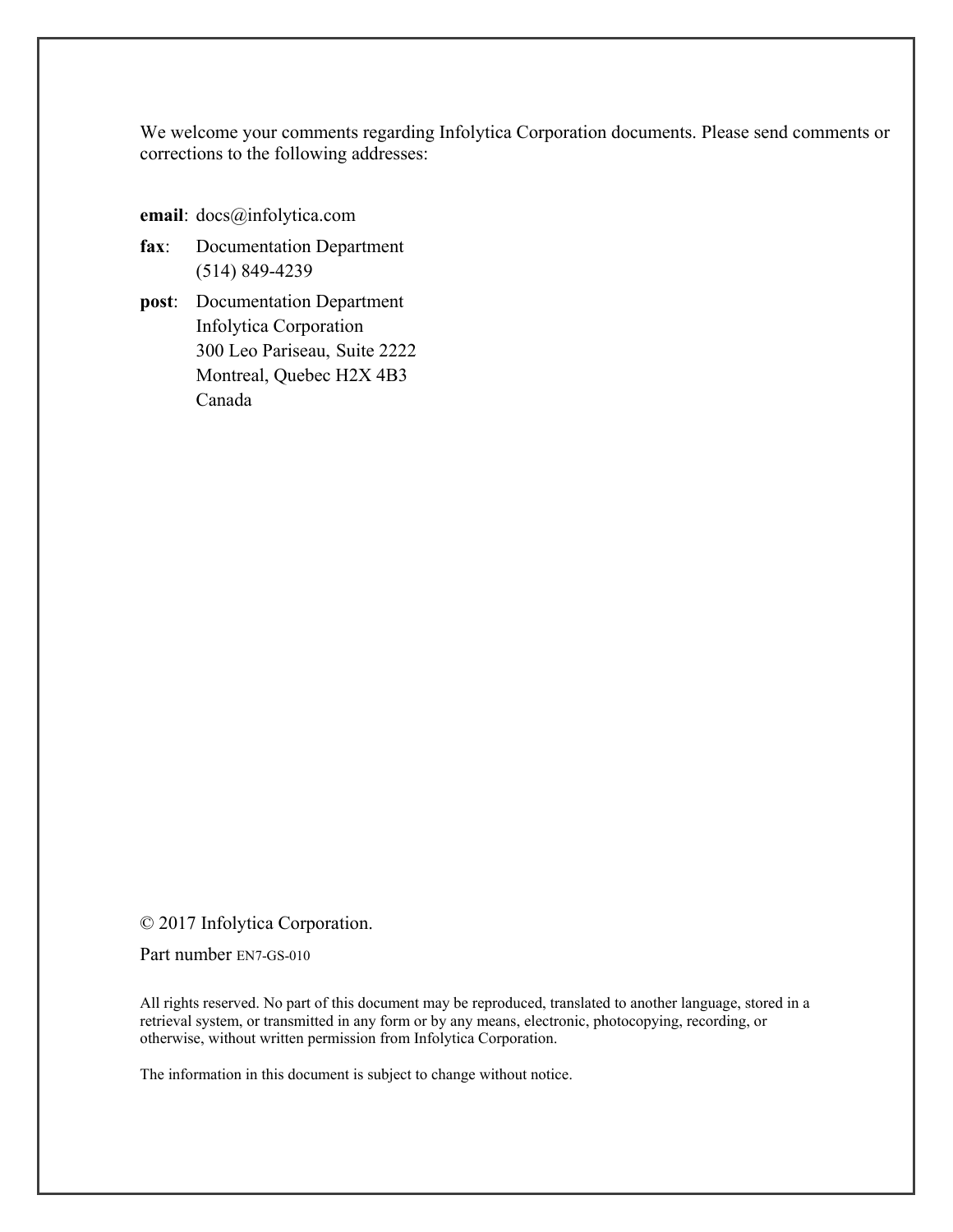

# **Chapter 1 – Welcome to ElecNet**

© 2017 Infolytica Corporation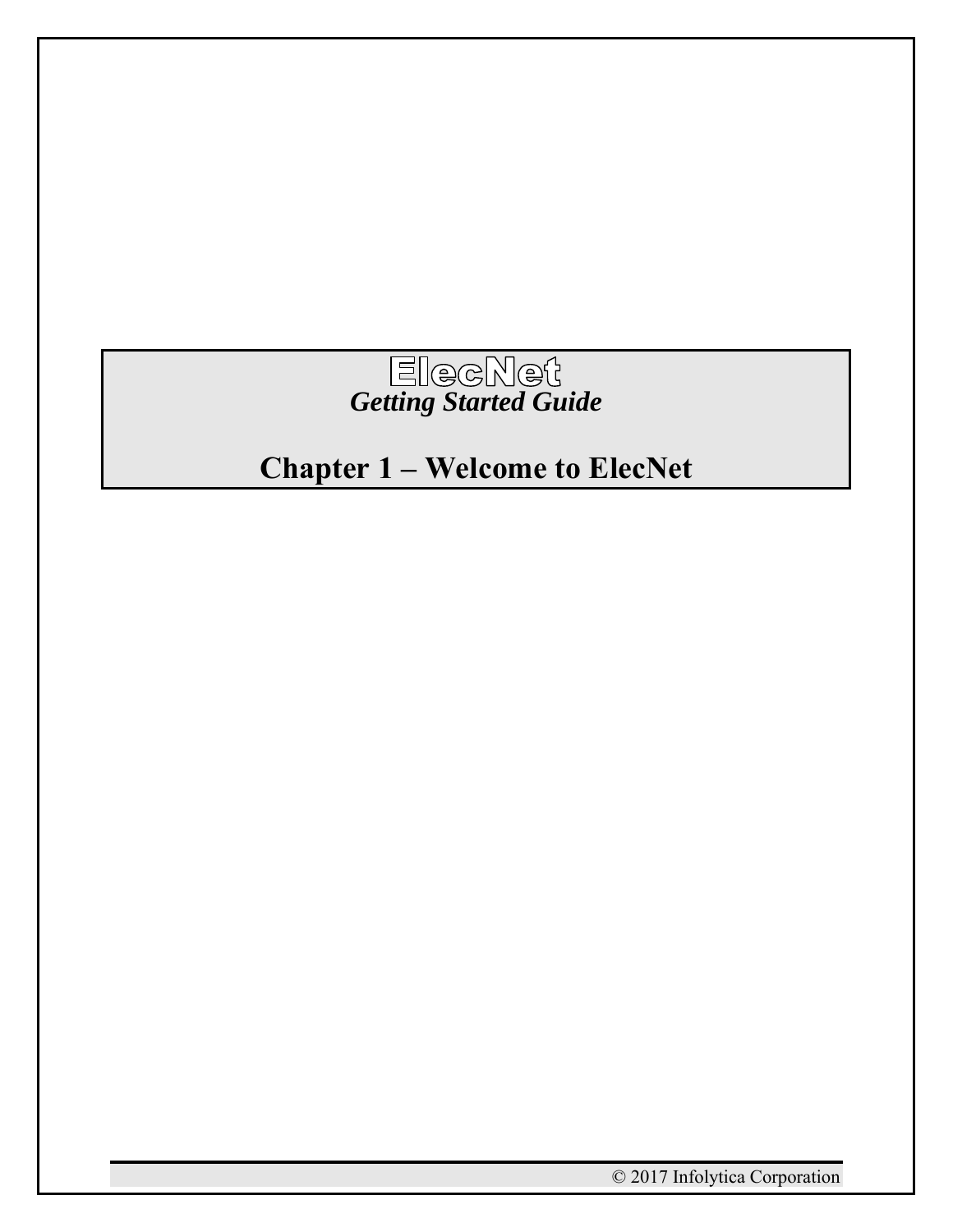### **Welcome**

ElecNet provides state-of-the art visualization to help you easily build 2D and 3D models for electrostatic, DC current flow, time-harmonic, and transient analysis. Infolytica's leading edge technologies transparently generate the finite element mesh and quickly provide accurate field solutions.

The structures which can be simulated with ElecNet include:

- Power transformers
- Biomedical applications
- Implants
- Electrical insulators
- Connectors
- Micro-motors
- Micro-actuators

### **Learning ElecNet**

Your ElecNet documentation package consist of this Getting Started Guide and Tutorials in an electronic media format (i.e. PDF files), and also includes a comprehensive HTML Help (ElecNet.chm) system.

| <b>Getting Started Guide</b>                          | <b>Tutorials</b>                                                                |
|-------------------------------------------------------|---------------------------------------------------------------------------------|
| Installation instructions<br>Introduction to modeling | • 2D Electrostatic Tutorial: Spheres<br>2D Current Flow Tutorial: Conductance   |
|                                                       | of a trimmed resistor<br>2D Time-harmonic and Transient<br>Tutorial: Microstrip |
|                                                       | 3D Electrostatic and Transient Tutorial:<br>Microstrip                          |

#### **Additional help is available by visiting the Support section of our website:**

Live Docs -- an integrated and centralized source of up-to-date documentation

#### **Additional information**

More information on the procedures and concepts of model building with ElecNet is found in the Help included with each package.

**Note** The ElecNet Help menu provides easy access to the PDF versions of this Getting Started Guide and the Tutorials.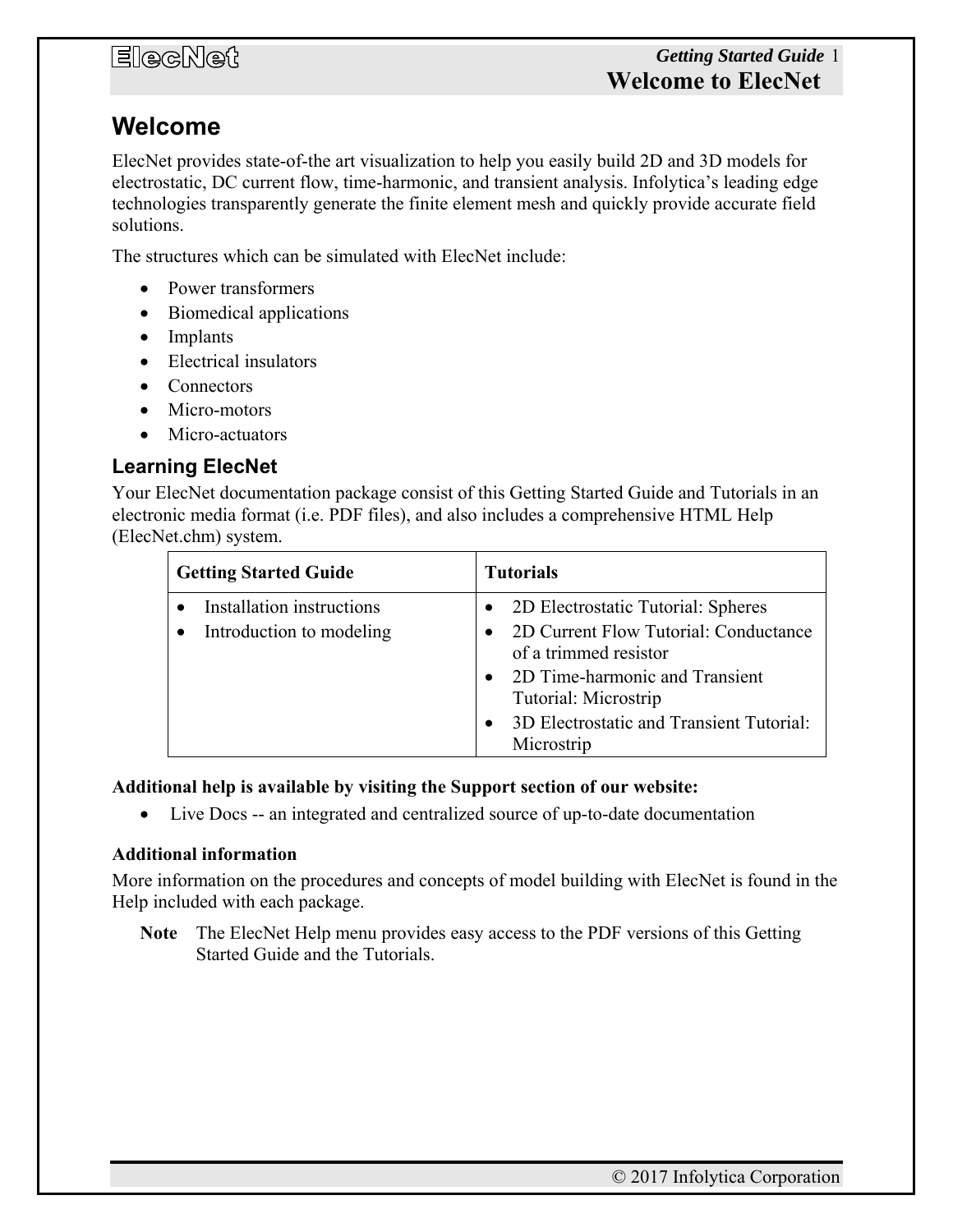

# **Chapter 2 – Installation Instructions**

© 2017 Infolytica Corporation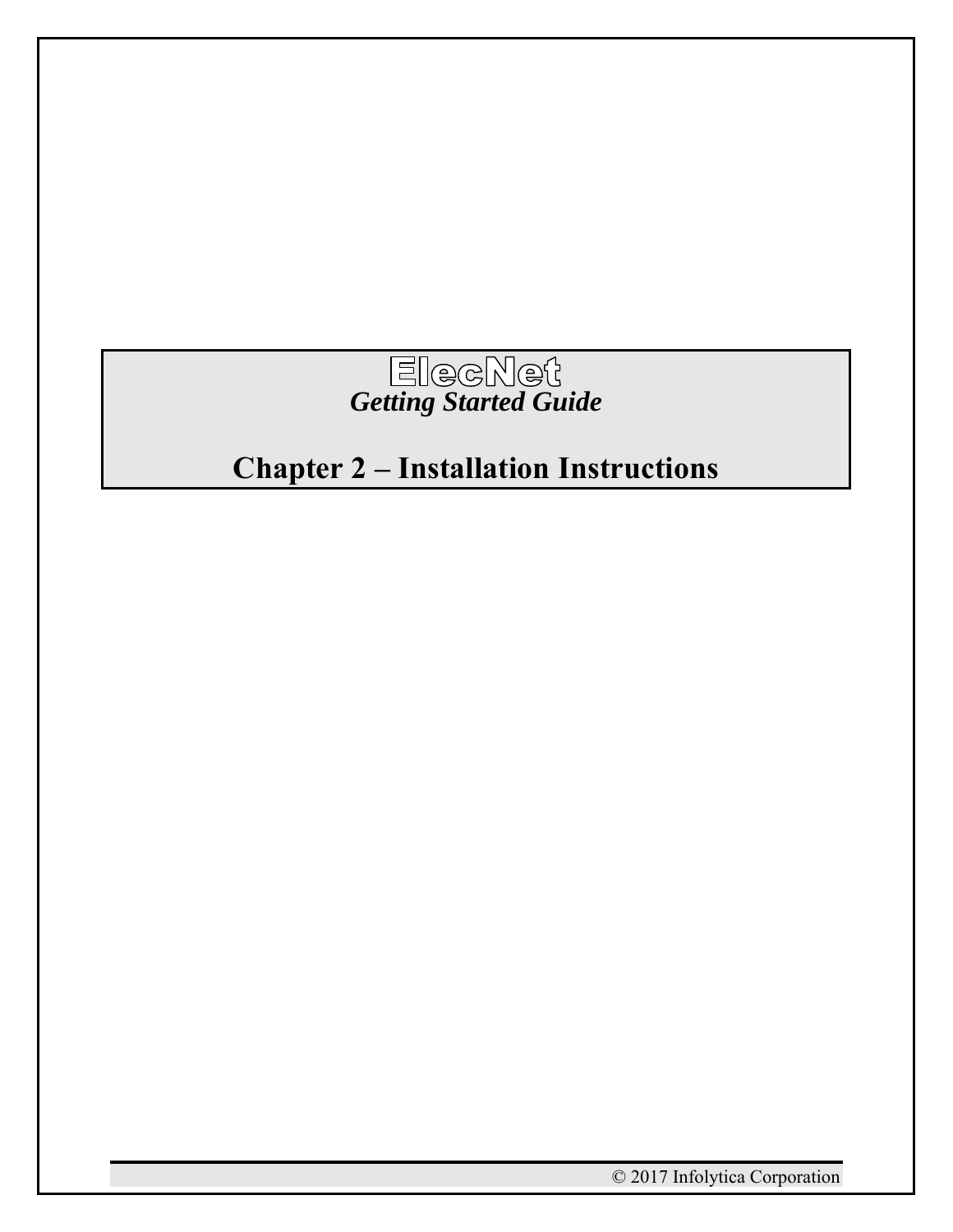### *Getting Started Guide* 1 **Installation Instructions**

### **Overview**

This chapter contains instructions for:

- Installing ElecNet
- Obtaining a license key file for ElecNet
- Installing a ElecNet node-locked license
- Installing the License key server
- Installing a floating (network) license key file for ElecNet
- Connecting a node to the license key server
- Where to contact Customer Support

For system requirements, please refer to:

http://www.infolytica.com/en/products/elecnet/requirements.aspx

Note that ElecNet requires Microsoft® Visual Basic®, Scripting Edition (VBScript) to run. The ElecNet setup program will install VBScript on your computer.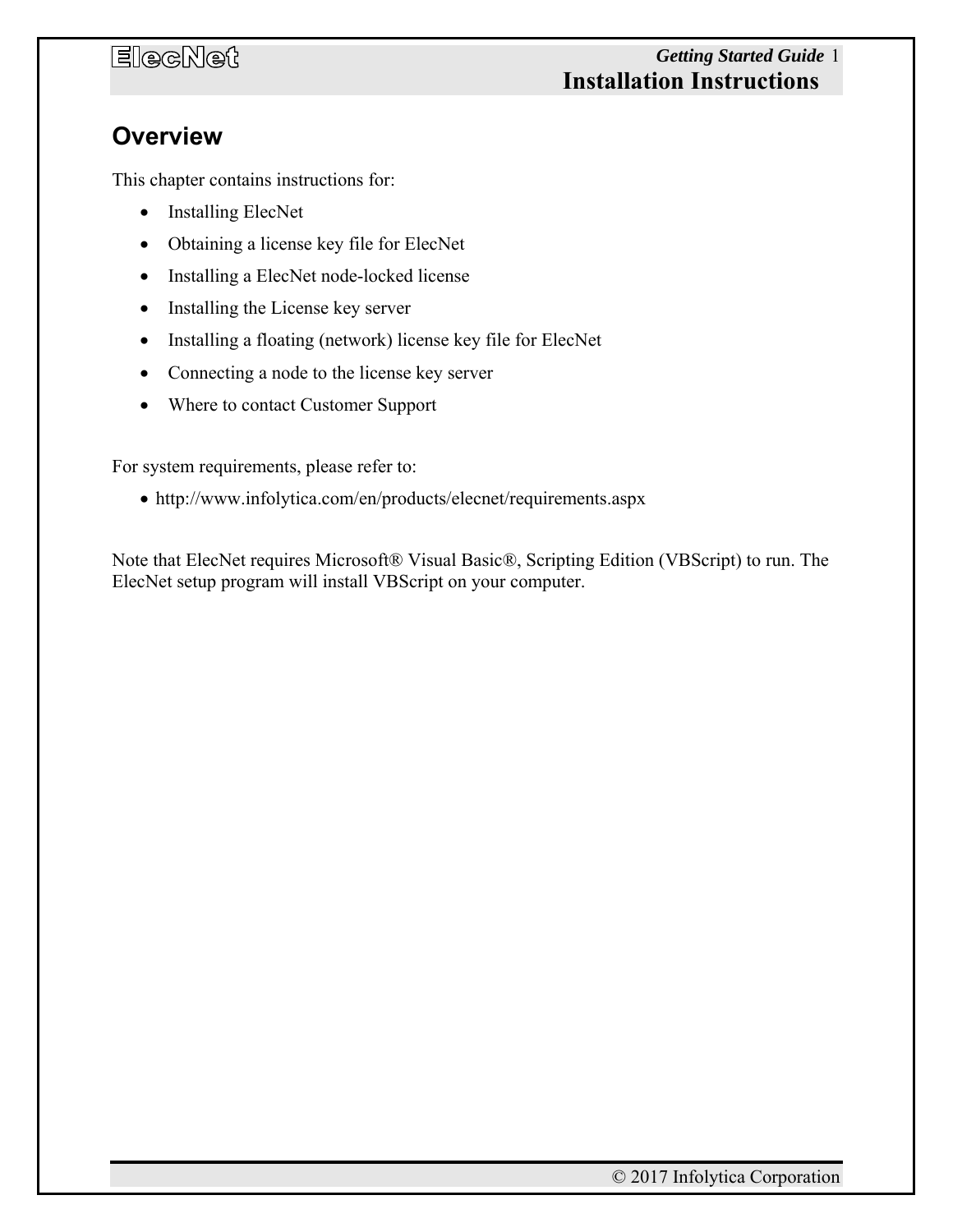### *Getting Started Guide* 2 **Installation Instructions**

### **Installing ElecNet from a CD**

The procedure is identical, whether you are installing ElecNet as a new system or as an update.

- 1. Insert the ElecNet CD into the drive.
- 2. From the Windows START menu, select *Run*. If *Run* command line is not listed, press keys *Windows Logo + R* to open the *Run* dialog.
- 3. In the *Open* text box of the *Run* dialog, type the following:

#### **D:\setup.exe**

(where D is the name of the CD drive).

The ElecNet Setup program is initiated.

- 4. Follow the instructions given by the Setup program.
	- **Note** Copies of ElecNet are shipped without a license key file. You will need to run the Client ID program to obtain a license key file. Please see "Obtaining a license key file for ElecNet" on page 4.
	- **Note** If the Microsoft Scripting Setup program prompts you to re-boot the computer after installing VBScript and JScript, or after installing DCOM, do not re-boot at that time. Please wait until the ElecNet Setup program prompts you to re-boot.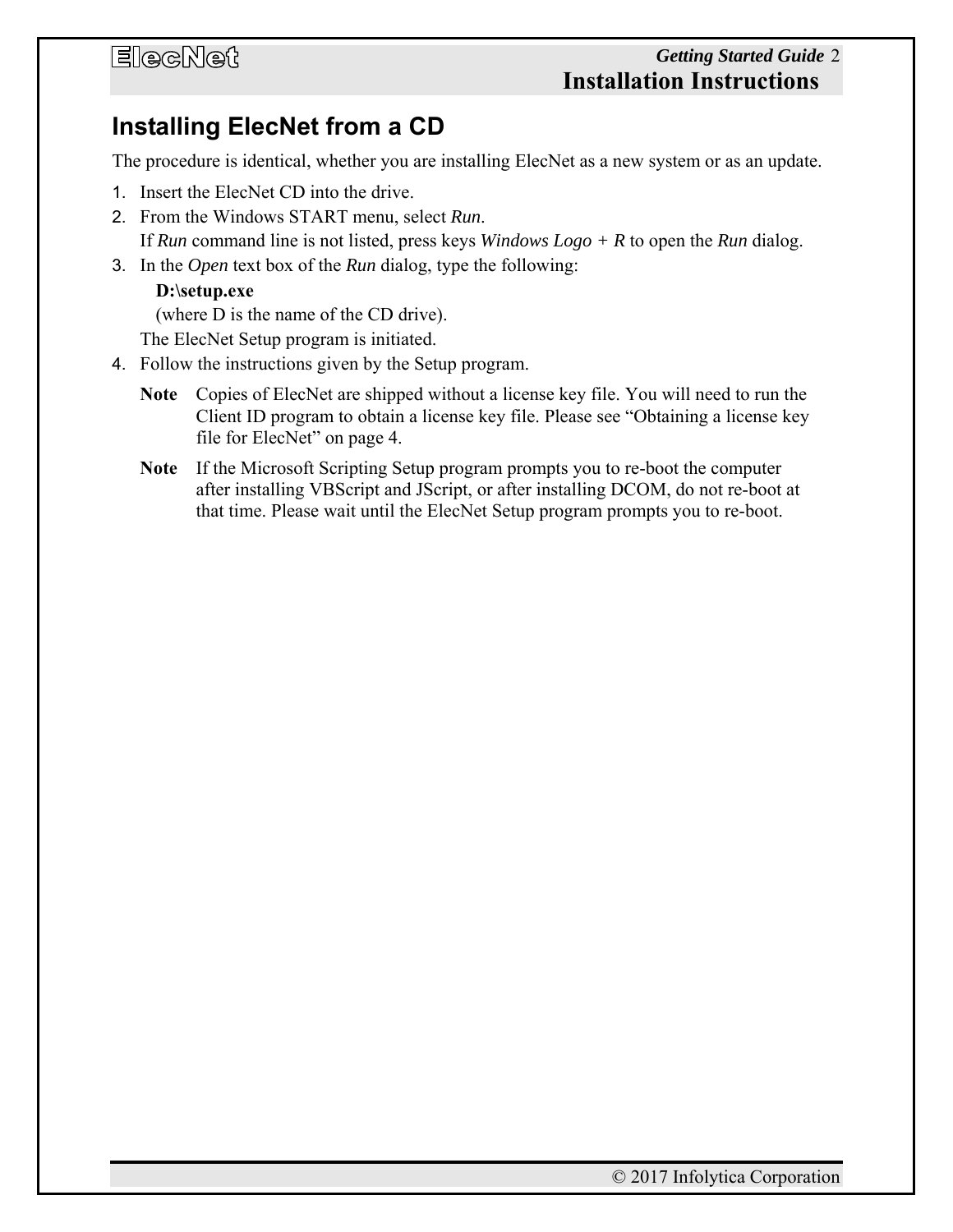### **Obtaining a license key file for ElecNet**

A license key file can be node-locked (single-user) or floating (network-based). To obtain a license key file, you must run the Client ID program. The Client ID program displays information about your computer that you must send to Infolytica Customer Support. The client information provided by the Client ID program will be used by Infolytica Corporation in the preparation of a license key file.

The Client ID program can be run from the Windows' Start menu created by the Setup program.

- For instructions on installing a node-locked license, please see "Installing a ElecNet node-locked license" on page 5.
- For instructions on installing a floating license, please see "Installing a floating (network) license key file for ElecNet" on page 6.

### **To obtain a license key file**

1. From the Windows' Start menu, navigate to *All Programs/Infolytica/ElecNet <version number> Docs & Tools*, and then click "Client ID".

The Client ID dialog appears.

| $-\mathbf{x}$<br>Client ID 5.6.1                                                                                                                                         |  |
|--------------------------------------------------------------------------------------------------------------------------------------------------------------------------|--|
| Client Information:                                                                                                                                                      |  |
| MAC="002354888888"<br>INTERNET=192.46.83.177<br>DISK_SERIAL_NUM=7e77f34e                                                                                                 |  |
| HOSTNAME=einstein<br>USER=serge<br>DISPLAY=einstein                                                                                                                      |  |
| Number of logical cores= 4<br>Number of physical cores= 4<br>Number of processors=1                                                                                      |  |
| 0S= Windows Vista (64-bit), Build: 6002, Service Pack 2.0                                                                                                                |  |
| Click the "Send E-Mail" button to automatically create an e-mail with the<br>Send E-Mail<br>Client ID information.                                                       |  |
| If the "Send E-Mail" button doesn't work, copy the Client ID information by<br>Copy To Clipboard<br>clicking the "Copy To Clipboard" button and pasting it in an e-mail. |  |
| Close                                                                                                                                                                    |  |

- 2. In the Client ID dialog, do one of the following:
	- **Click "Send E-Mail"** -- This action opens your default e-mail account and automatically places the contents of "Client Information" into the body of the e-mail message.
	- **Click "Copy To Clipboard"** This action requires that you open your e-mail account and paste (press CTRL+V) the contents of the "Clipboard" into the body of the e-mail message.
- 3. **Important** -- Add the following information to the e-mail message:
	- Your name
	- Your affiliation (e.g., company name)
	- The version of ElecNet you have installed (e.g. ElecNet 7.1.2)
- 4. Send the e-mail to your Customer Support representative. (please see "Where to contact Customer Support" on page 9 for the appropriate e-mail address -- for example, if you reside in Canada or the United States, you would send the e-mail to *support@infolytica.com*).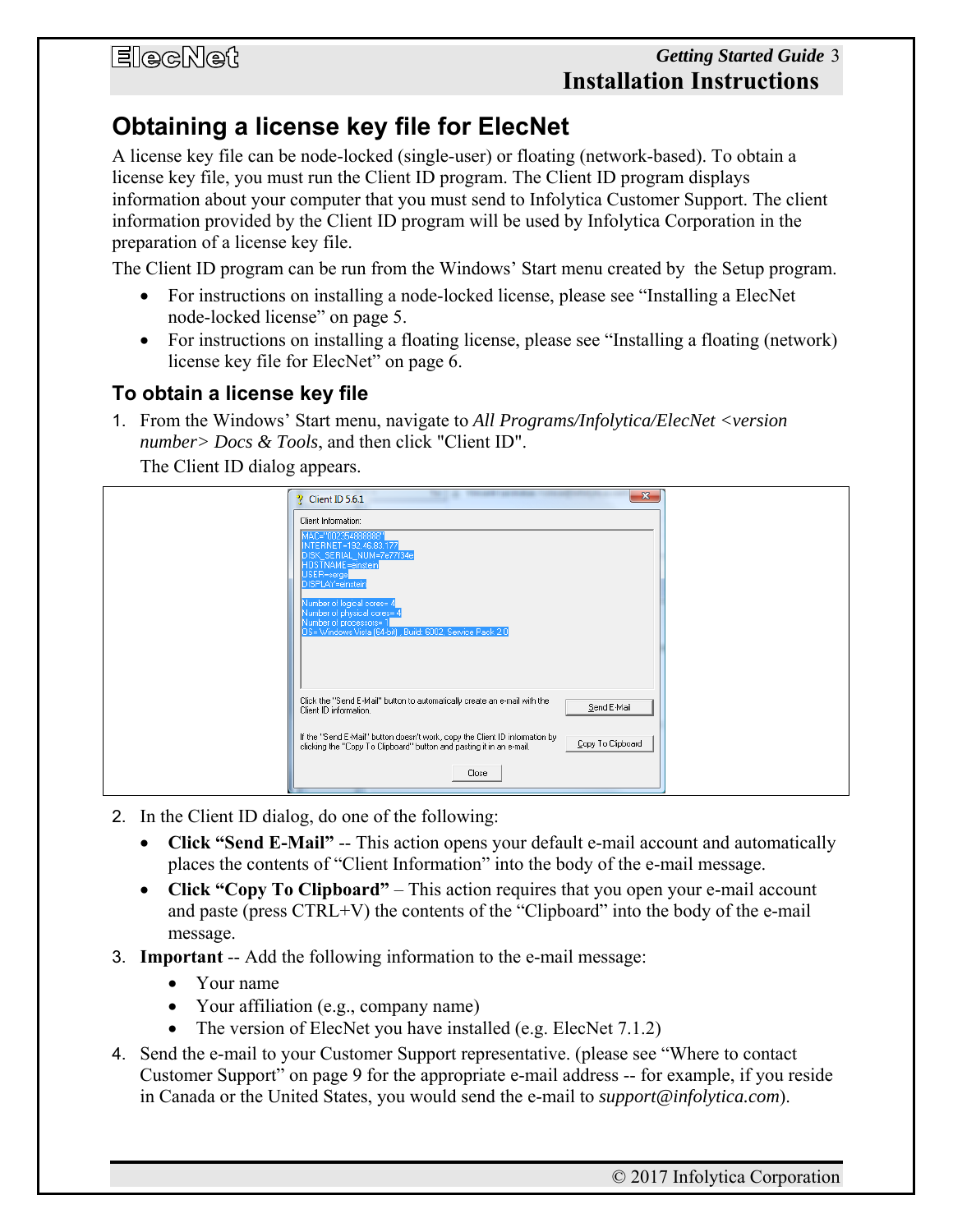### **Installing a ElecNet node-locked license**

- **Note** This procedure assumes that you have obtained a license key file (ElecNet.lic) from your Customer Support representative and placed it in a temporary folder (e.g., C:\Temp). If you still haven't requested a license key file, please see "Obtaining a license key file for ElecNet" on the previous page.
- 1. From the Windows' Start menu, navigate to *All Programs/Infolytica/ElecNet <version number> Docs & Tools*, and then click "Client License Key File Administrator". The *Client LicenseKey File Administrator* dialog appears.

| Client License Key File Administrator 5.3.1                                                                 | x        |
|-------------------------------------------------------------------------------------------------------------|----------|
| O Use a local license key file: (copies the specified license key file to the license key folder)           | $\cdots$ |
| Use a license key server: (generates a license key stub file in the license key folder)                     |          |
| License key server name:                                                                                    |          |
| Server port number:<br>Vendor port number:                                                                  |          |
| (Specify specific port numbers > 1024 that match the server's port settings or empty to automatically scan) |          |
| License key folder:                                                                                         |          |
| C:\ProgramData\Infolytica                                                                                   |          |
| Configure License Key File<br>Cancel                                                                        |          |

- 2. Select the option "Use a local license key file".
- 3. In the License key file text box, type the path (e.g., C:\Temp\ElecNet.lic), or browse to the location of the license key file that you have received from your Customer Support representative.
- 4. Click the *Configure License key file* button.
- 5. At the "Backup and Replace File?" prompt, click *Yes*. The new license key file is installed.

### **Installing the License key server**

This procedure installs the Infolytica License key server on the computer designated as the server in a network environment.

- 1. Insert the ElecNet CD into the drive.
- 2. From the Windows Start menu, select *Run*.
- 3. In the *Open* text box of the *Run* dialog, type the following:

#### **D:\LicenseServer\setup.exe**

(where D is the name of the CD drive).

The License key server Setup program is initiated.

- 4. Follow the instructions given by the Setup program.
	- **Note** Once the setup is complete, you will need to run the Client ID program on the server to obtain a floating license key file. Please see "Obtaining a license key file for ElecNet" on the previous page.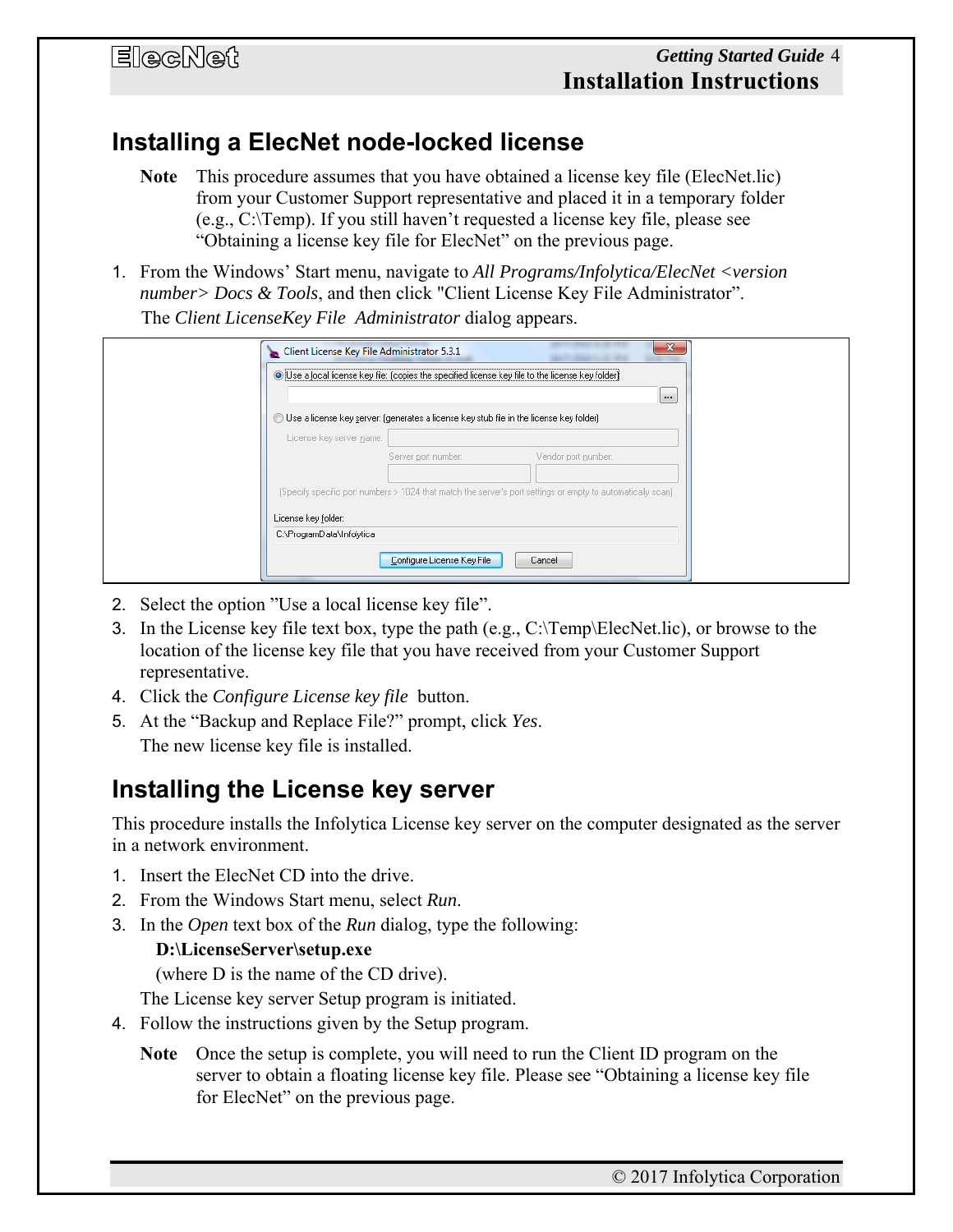### **Installing a floating (network) license key file for ElecNet**

The following instructions describe how to install a floating (network) license key file on a license key server.

**Note** This procedure assumes that you have obtained a floating license key file (ElecNet.lic) from your Customer Support representative and placed it in a temporary folder (e.g., C:\Temp). If you still haven't requested a license key file, please see "Obtaining a license key file for ElecNet" on page 4.

| License Key Server Administrator 5.3.1            | $\mathbf{x}$         |
|---------------------------------------------------|----------------------|
| Current License Key Files                         |                      |
| Infolytica                                        | Add/Update<br>Delete |
| License key server status:<br>Service is Running. | Close                |
|                                                   |                      |

1. From the Windows' Start menu, navigate to *All Programs/Infolytica*, and then click "Infolytica License key server Administrator <version number>".

The *License key server Administrator* window appears.

- 2. Click the Add/Update button.
- 3. From the *Open* dialog, locate the license key file (e.g., C:\Temp\ElecNet.lic), then click *Open*.
- 4. In the *License key server Administrator* window, click *Close*. If the License key server is not already running and you are prompted to start it, click *Yes*.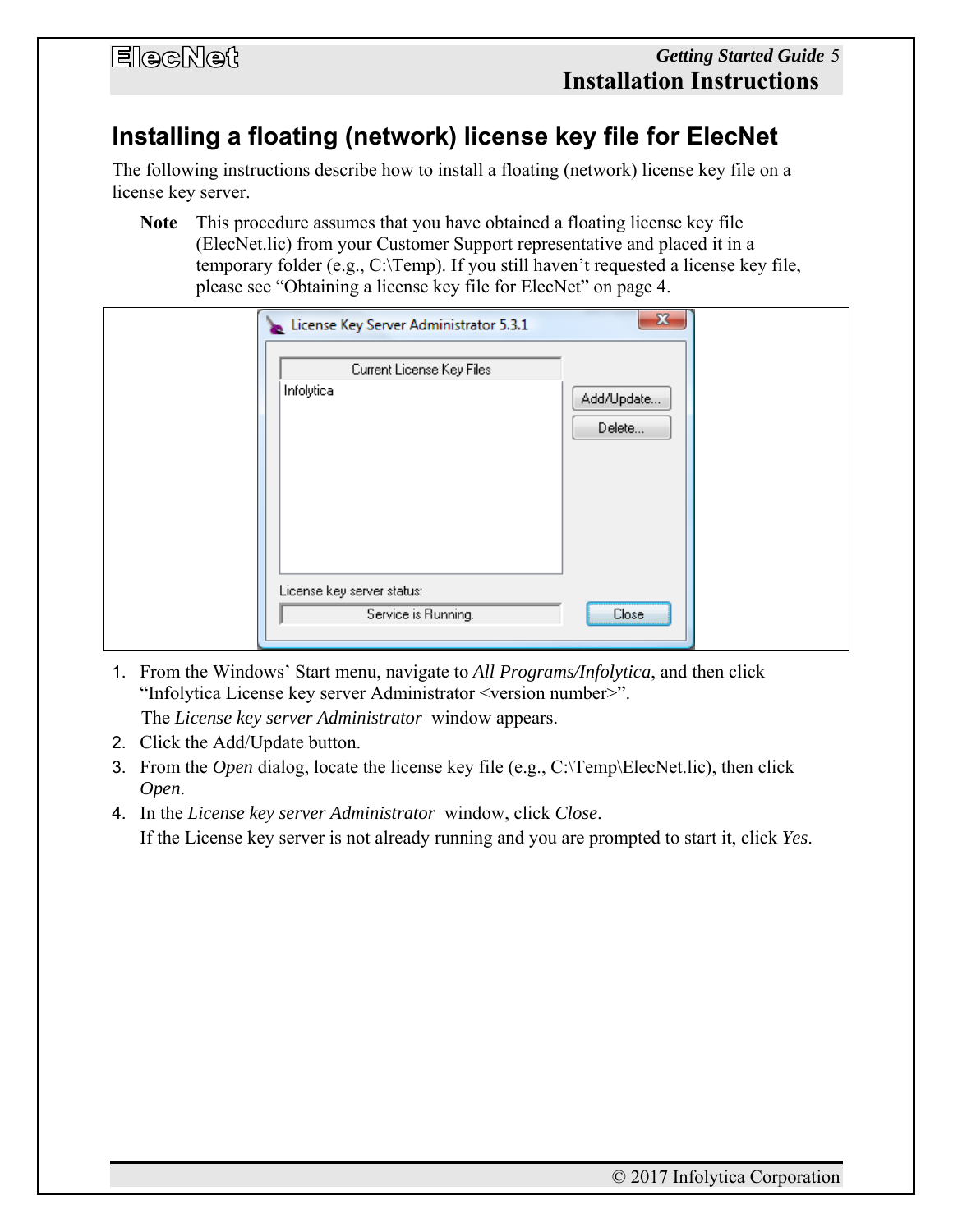### **Connecting a node to the license key server**

- **Note** This procedure assumes that you have obtained a license key file (ElecNet.lic) from your Customer Support representative and installed it on the license key server. Please see "Installing a floating (network) license key file for ElecNet" on page 6.
- 1. From the Windows' Start menu, navigate to *All Programs/Infolytica/ElecNet <version number> Docs & Tools*, and then click "Client License Key File Administrator". The *Client License Key File Administrator* dialog appears.

|                           |                                                                                                             | $\cdots$ |
|---------------------------|-------------------------------------------------------------------------------------------------------------|----------|
| $\circledcirc$            | Use a license key server: (generates a license key stub file in the license key folder).                    |          |
| License key server name:  |                                                                                                             |          |
|                           | Server port number:<br>Vendor port number:                                                                  |          |
|                           |                                                                                                             |          |
|                           | (Specify specific port numbers > 1024 that match the server's port settings or empty to automatically scan) |          |
| License key folder:       |                                                                                                             |          |
| C:\ProgramData\Infolytica |                                                                                                             |          |

- 2. Select the option "Use a license key server".
- 3. In the *License key server name* text box, type the name of the Server (e.g., Avatar).
- 4. Click the *Configure License key file* button.
- 5. At the "Backup and Replace File?" prompt, click *Yes*. The applications will now connect to the floating license key server the next time they are started.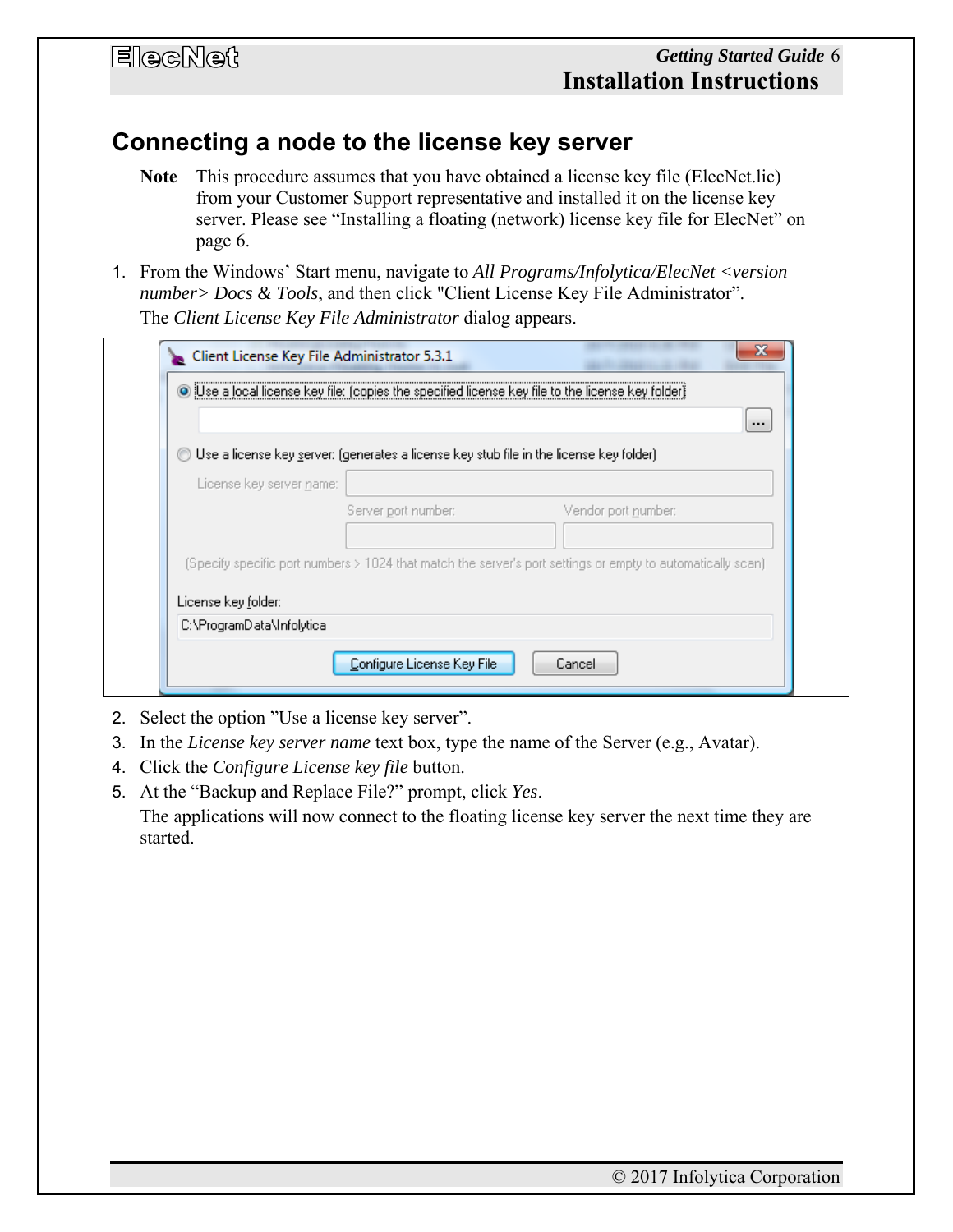### *Getting Started Guide* 7 **Installation Instructions**

### **Where to contact Customer Support**

**North America and International** (outside of the areas that are listed below)

#### **Infolytica Corporation**

| Telephone: | $+15148498752$ ext. 600     |
|------------|-----------------------------|
| Fax:       | $+15148494239$              |
| E-mail:    | $support(a)$ infolytica.com |

#### **Europe**

| Infolytica Limited, UK |  |
|------------------------|--|
|------------------------|--|

| Telephone: | $+44(0)$ 1327 810383     |
|------------|--------------------------|
| Fax:       | $+44(0)$ 1327 552383     |
| E-mail:    | support@infolytica.co.uk |

#### **Japan**

#### **Adtech Co. Ltd.**

| Telephone: | $+81354751540$             |
|------------|----------------------------|
| Fax:       | $+81354751541$             |
| E-mail:    | support $2$ @ad-tech.co.jp |

#### **India**

#### **Tessolve Semiconductor Pvt. Ltd.**

| Telephone: | $+918041812626$           |
|------------|---------------------------|
| Fax:       | $+918041202626$           |
| E-mail:    | sundararajan@tessolve.com |

#### **China**

#### **Beijing Hi-key Technology Corp Ltd**

| Telephone: | $+861082318880$       |
|------------|-----------------------|
| Fax:       | $+861082324448$       |
| E-mail:    | $g$ uwg@hikeytech.com |

#### **Korea**

### **VFK Inc.**

| Telephone: | $+82542232431$ |
|------------|----------------|
| Fax:       | $+82542232430$ |
| $E$ -mail: | koni@vfk.co.kr |

#### **Taiwan**

#### **Alpha Precision Instrumentation Corporation**

| Telephone: | $+8860225083066$   |
|------------|--------------------|
| Fax:       | $+8860225077185$   |
| $E$ -mail: | Lister@apic.com.tw |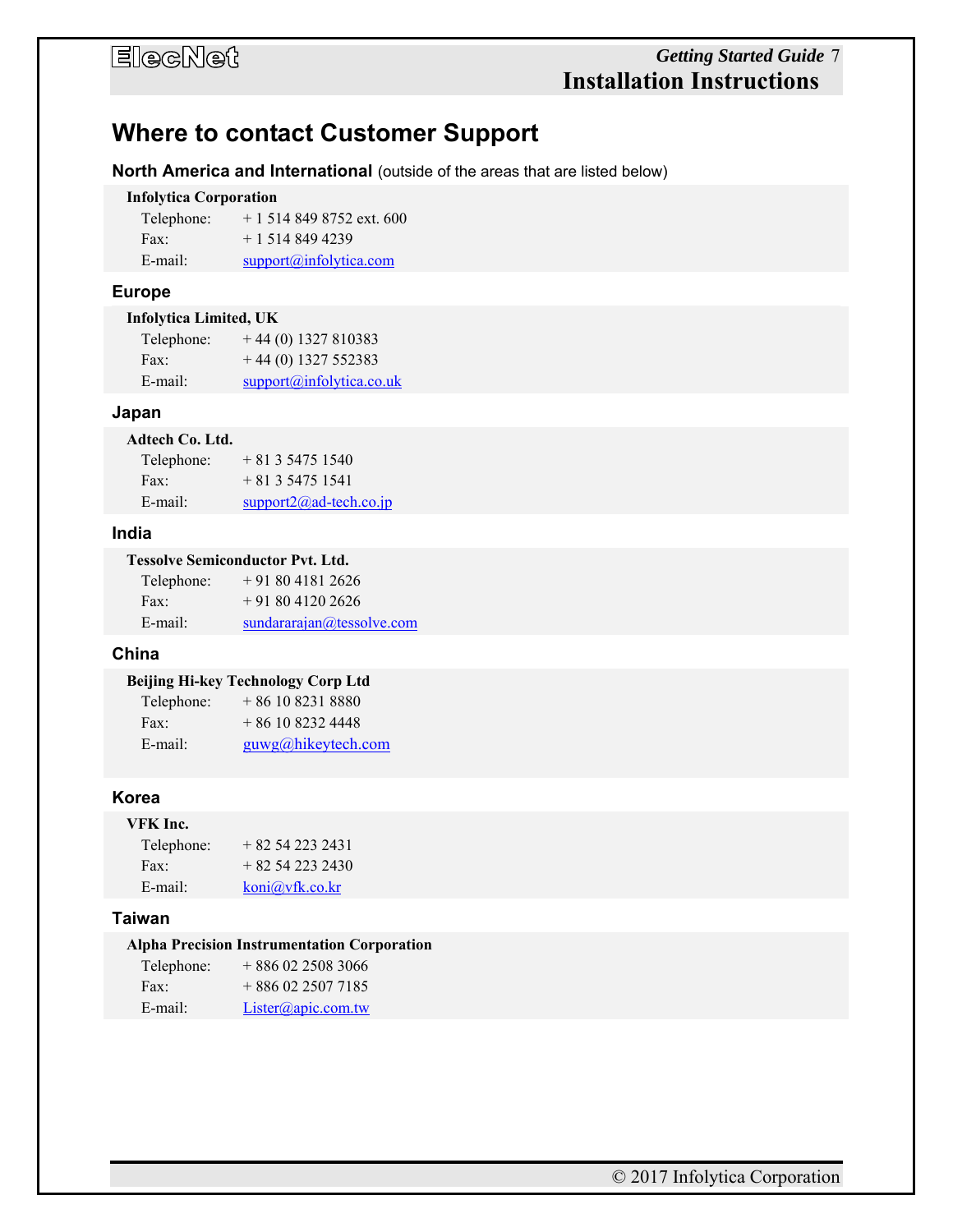

# **Chapter 3 – Model building with ElecNet**

© 2017 Infolytica Corporation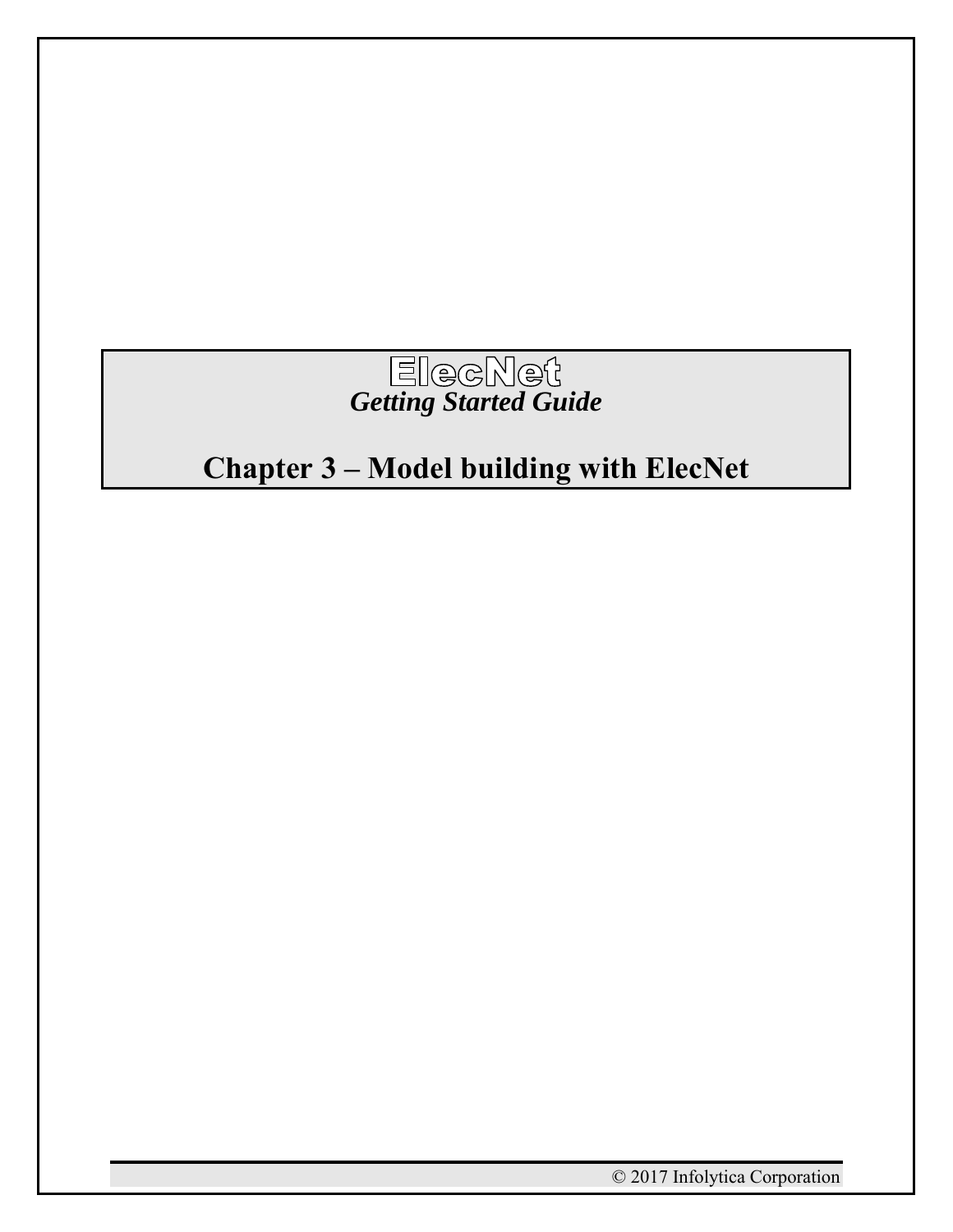### *Getting Started Guide* 1 **Model building with ElecNet**

### **Introduction to model building**

An ElecNet model is made from a geometric model to which materials, boundary conditions and excitations are assigned. After the model is solved, field plots and numerical results are available for viewing. The finite element mesh of the model can be customized to increase solution accuracy.



### **Modeling flowchart**

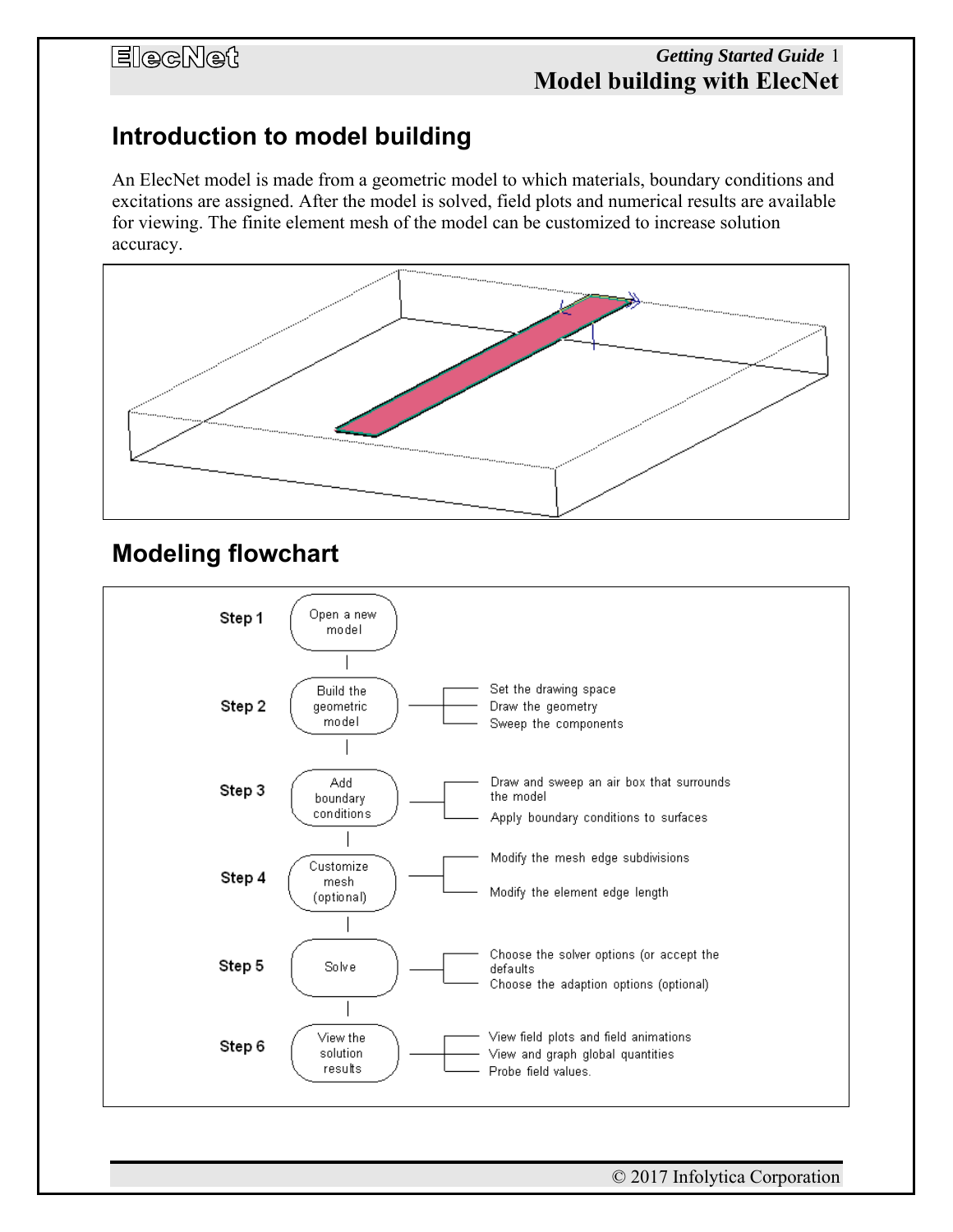### *Getting Started Guide* 2 **Model building with ElecNet**

### **Geometric modeling**

The geometric model is constructed from three basic building blocks:

- Edges
- Surfaces
- Components

#### **Edges**

Edges are lines and arcs. They are drawn on the construction slice in the View window.



The construction slice is a two-dimensional editing plane that can be moved forward and backward in space. Edges drawn on the construction slice move with the slice and remain in view until they are intentionally removed by the user.

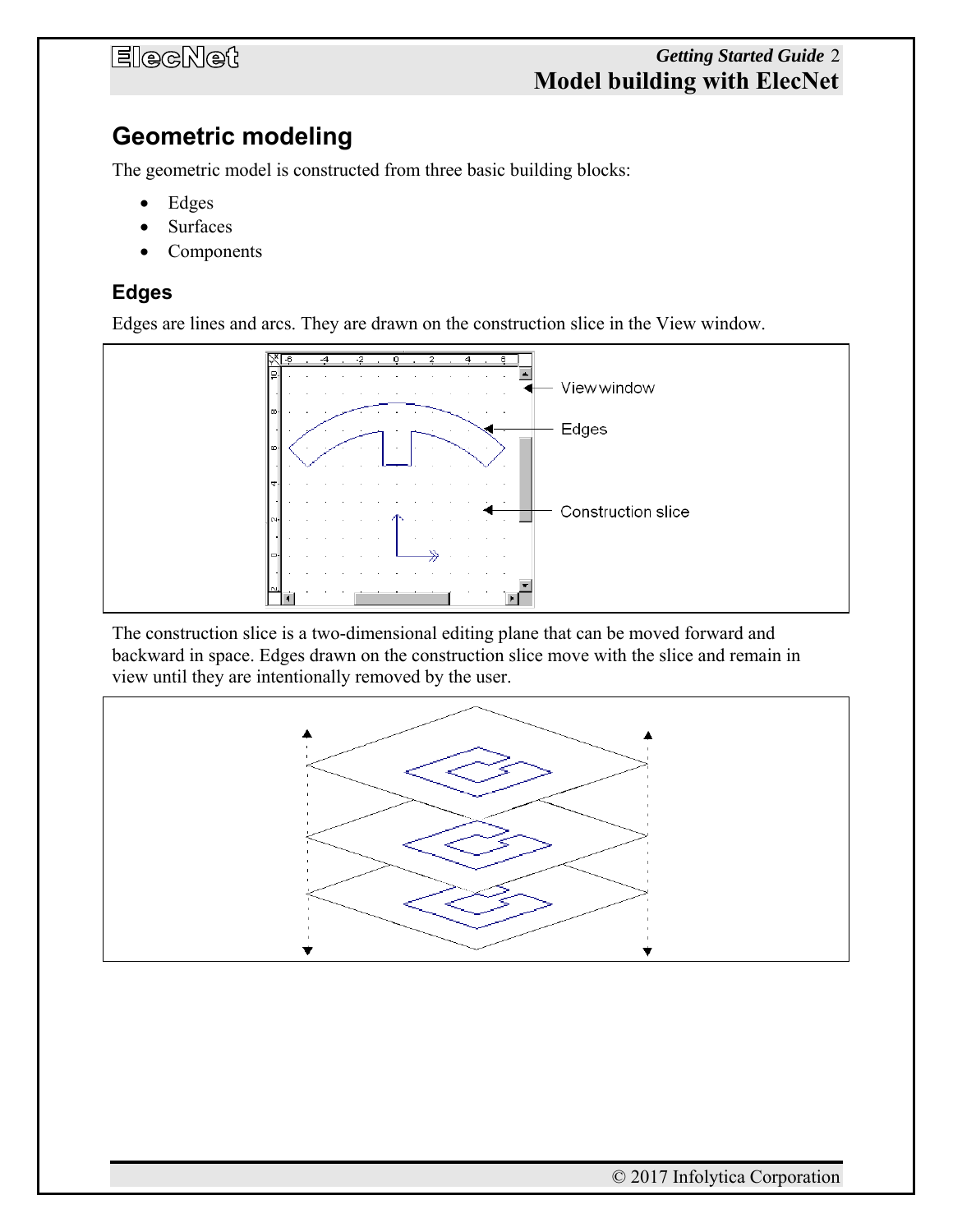### *Getting Started Guide* 3 **Model building with ElecNet**

### **Surfaces**

Edges are drawn to create surfaces. Surfaces are swept to create three-dimensional components. A surface must be "closed" before it can be swept to create a component.



#### **Components**

Components can be swept in a positive or negative direction:

- For an arbitrary length
- In a circular arc through any angle



By drawing and sweeping surfaces, additional components are added to form an entire model.

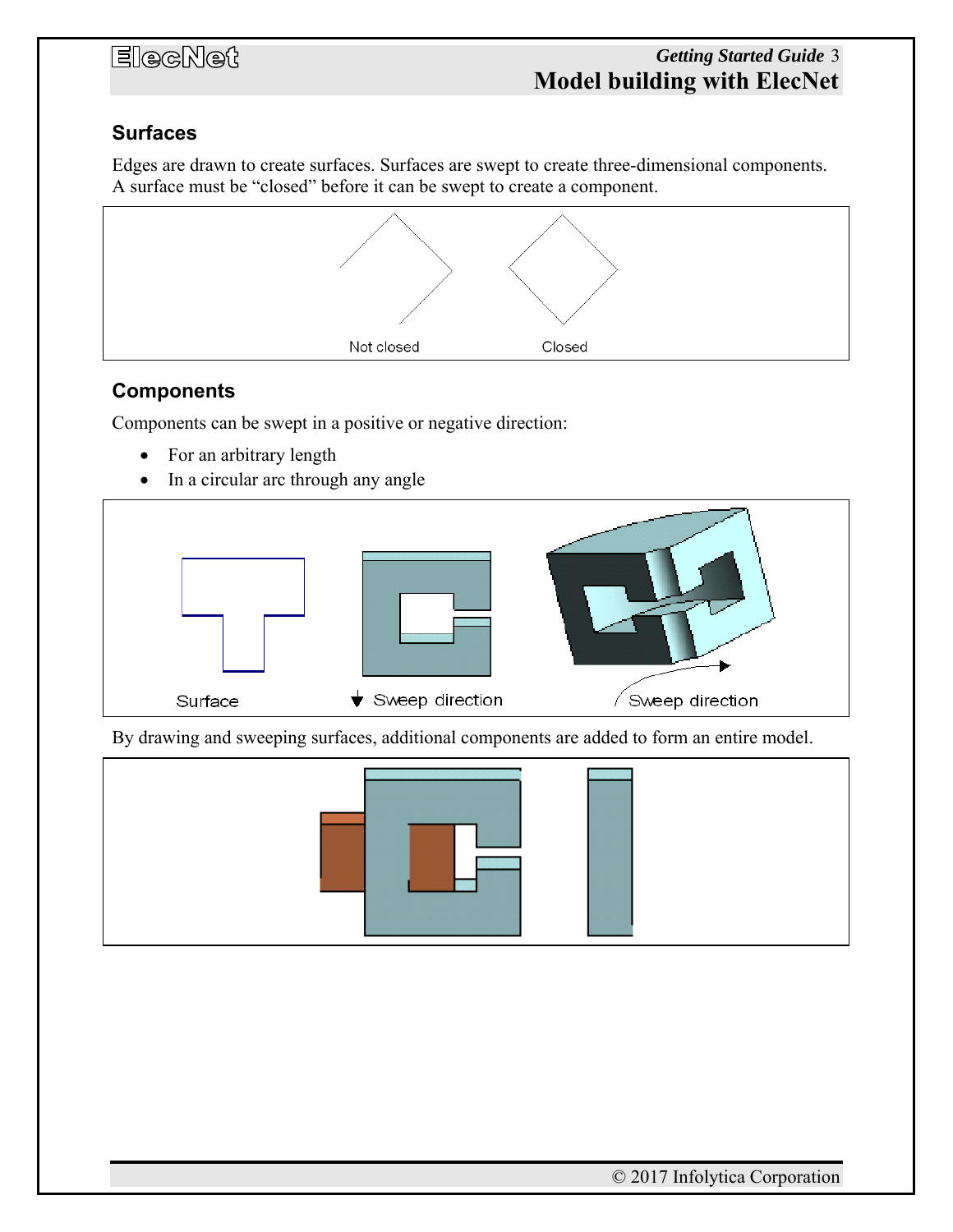### *Getting Started Guide* 4 **Model building with ElecNet**

# **Drawing edges**

Edges are drawn using the Draw toolbar and either the mouse pointer or the Keyboard Input bar. You can draw lines, arcs, or circles.



Note In order to represent all possible options, this Draw Toolbar has been customized to include all three "Draw arcs" and both "Draw circles" options.

Edges are drawn on the construction slice.

**Note** Edges are saved with the model even if the user has not swept the geometry before closing.

### **Lines**

### **Using the mouse pointer**

Lines are drawn as polylines. That is, line drawing is continuous until you press ESC or doubleclick the mouse.



### **Using the Keyboard Input bar**

Lines are entered as coordinate PAIRS. The last coordinate PAIR entered becomes the start coordinate PAIR of the next line. To stop drawing, or to begin a new line, press ESC on your keyboard.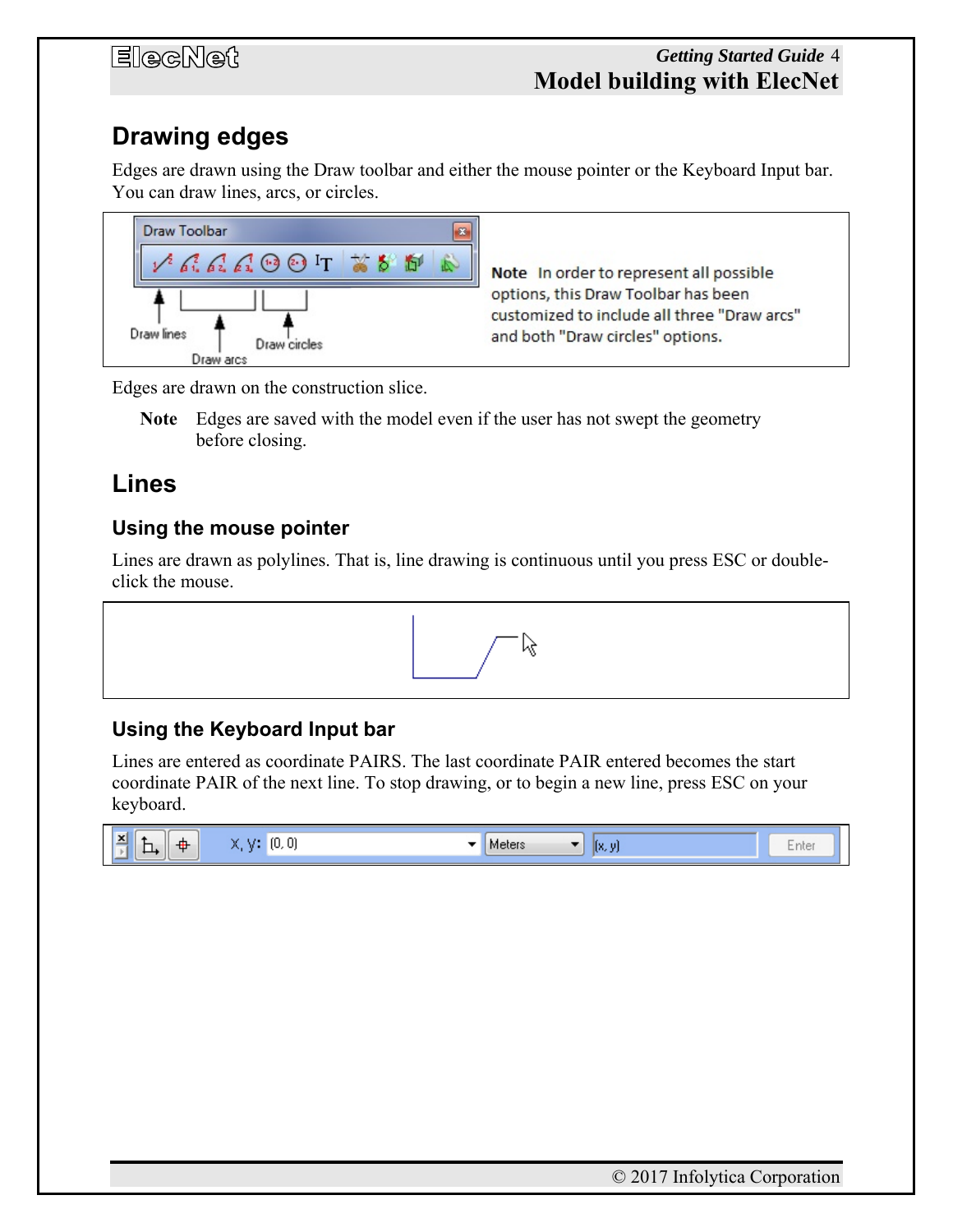### **Arcs**

**Note** When drawing an arc using the mouse pointer or keyboard, ElecNet automatically adjusts the end point to have the same radius from the center point as does the start point.



### **Using the mouse pointer to draw an arc**

Three different methods exist, when using the mouse pointer, for drawing arcs in ElecNet.

- Arc (Center, Start, End)
- Arc (Start, Center, End)
- Arc (Start, End, Center)

**Note** Arcs are drawn in a counter-clockwise direction.

Holding the Ctrl key down, while drawing the arc, inverts the direction of the arc. The arc is still created counter-clockwise; it is only the start and end points that are inverted.

A "rubber-band" line follows the movement of the mouse pointer.



#### **Using the Keyboard Input bar to draw an arc**

Arcs are drawn by entering three coordinates, in the order that corresponds to one of the three chosen method s (see above for reference):

- Center point, Start point, End point
- Start point, Center point, End point
- Start point, End point, Center point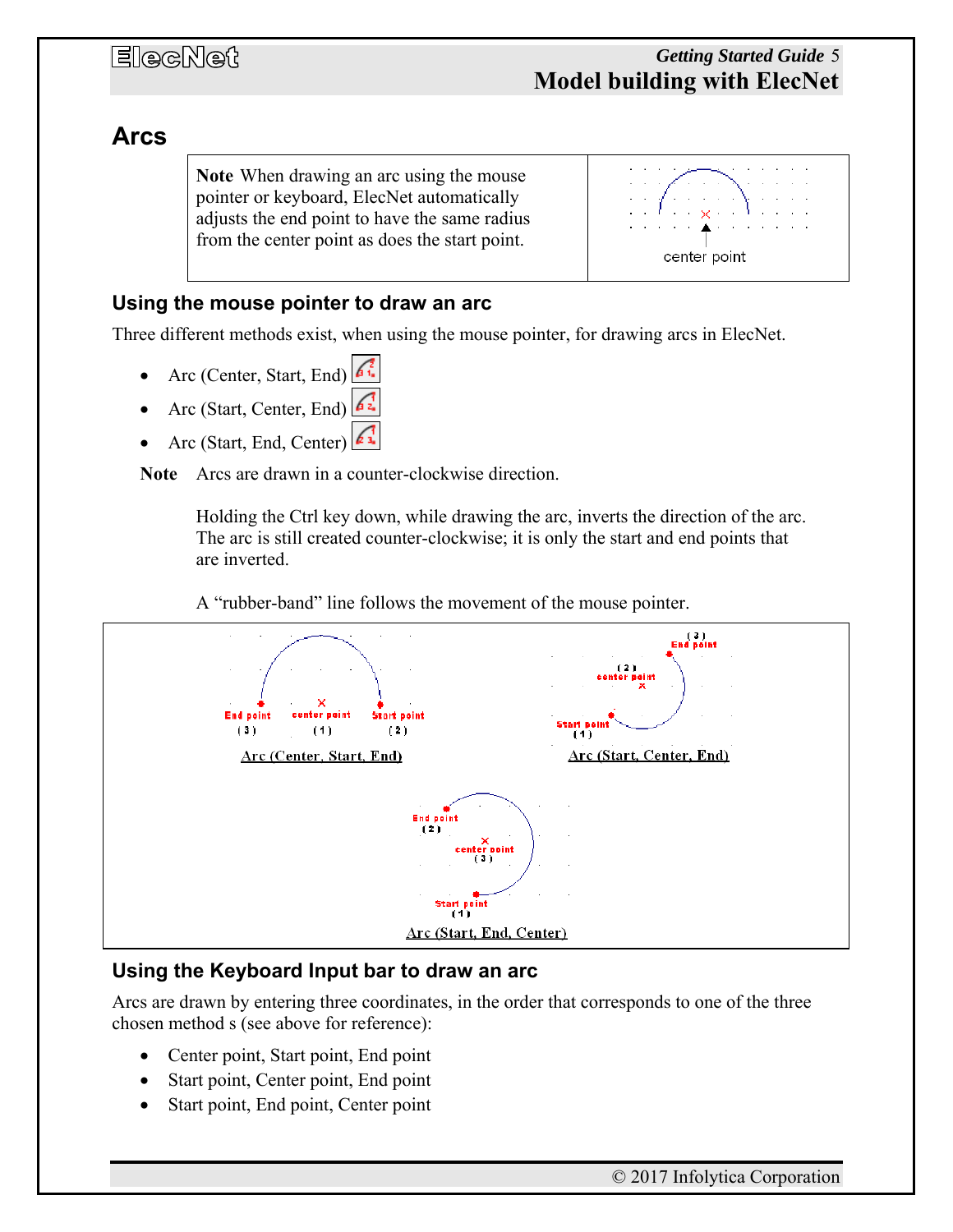### **Circles**



### **Using the mouse pointer to draw a circle**

Two different methods exist, when using the mouse pointer, for drawing circles in ElecNet.

- Circle (Center, Radius)
- Circle (Radius, Center)



**Note** A "rubber-band" line follows the movement of the mouse pointer.

### **Using the Keyboard Input bar to draw a circle**

Circles are drawn by entering two coordinates, in the order that corresponds to one of the two chosen methods (see above for reference):

- Center point, Point on the radius of the circle
- Point on the radius of the circle, Center point

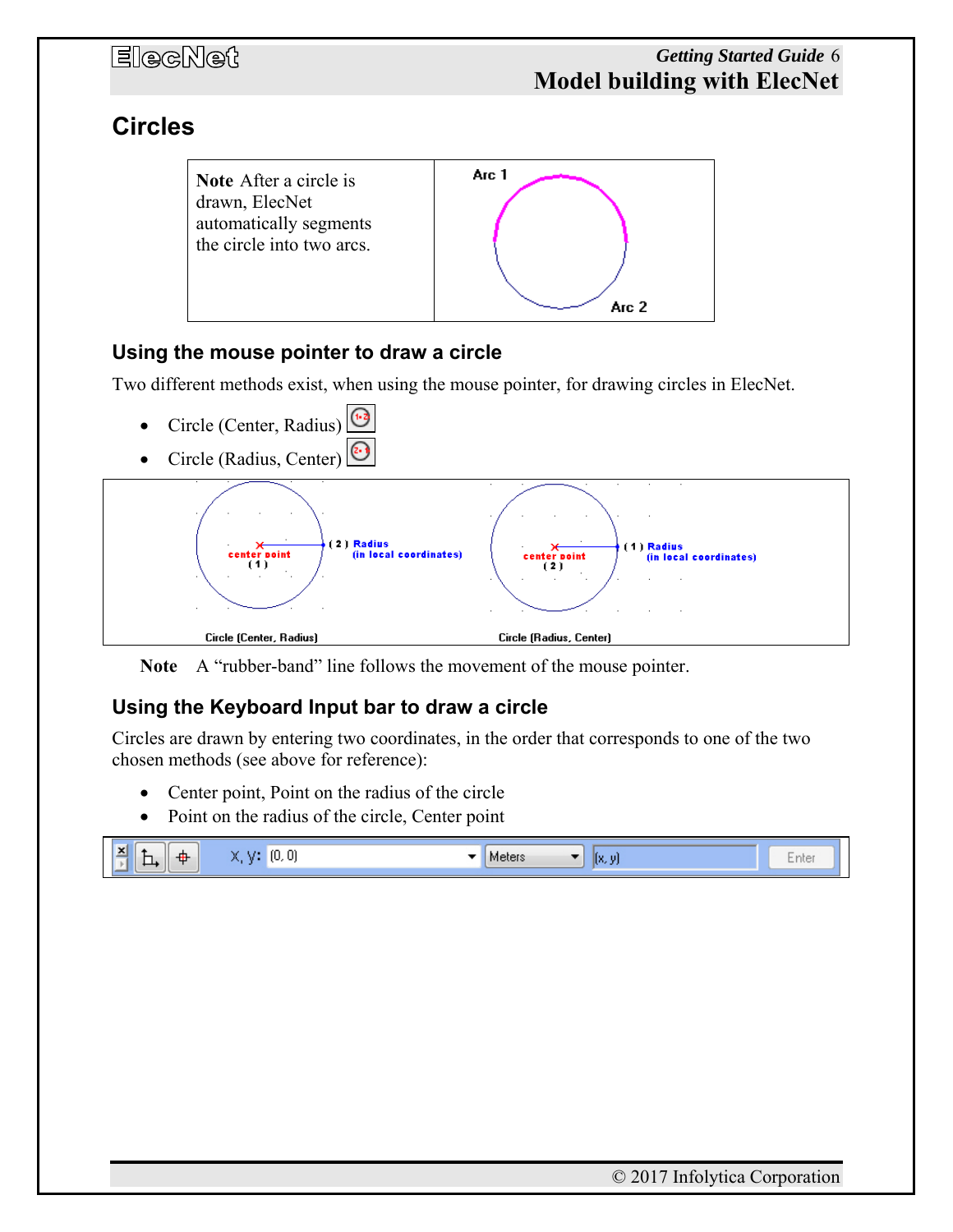# **Segmenting edges**

Edges are not automatically segmented at the point of intersection with other edges. Only when the user has selected the specific edges, and then clicked Segment Edges on the Model menu, do the lines segment.



### **Snap modes**

The snap modes control the location of entry points made with the mouse pointer. There are seven snap modes: Grid, Endpoint, Intersection, Nearest, Center, Tangent, and Perpendicular.

| <b>None</b>         | Points appear exactly where the mouse pointer clicks in<br>the display.                            |
|---------------------|----------------------------------------------------------------------------------------------------|
| Grid                | Snaps to the nearest grid point.                                                                   |
| <b>Endpoint</b>     | Snaps to the nearest endpoint of existing edges.                                                   |
| <b>Intersection</b> | Snaps to the nearest endpoint of existing edges or the<br>intersection between existing edges.     |
| <b>Nearest</b>      | Snaps to the nearest point on existing edges – any point.                                          |
| <b>Center</b>       | Snaps to the nearest existing arc center.                                                          |
| <b>Tangent</b>      | Snaps to the nearest point on Construction Slice, where<br>edge being drawn becomes tangent.       |
| Perpendicular       | Snaps to the nearest point on Construction Slice, where<br>edge being drawn becomes perpendicular. |

**Note** *Tangent* and *Perpendicular* snap modes behave like *None* for the first point of an edge because a point alone cannot be tangent or perpendicular.

A line being drawn may also become tangent or perpendicular at its first point, if this point resides anywhere on an existing edge. Hence, using *Endpoint* for the first point, and *Tangent* or *Perpendicular* for the second point, allows prolonging an existing line or drawing a line perpendicular to it.

The snap mode stays in effect until a new snap mode is selected. Select *None* from the *Draw menu* to turn off the snap mode.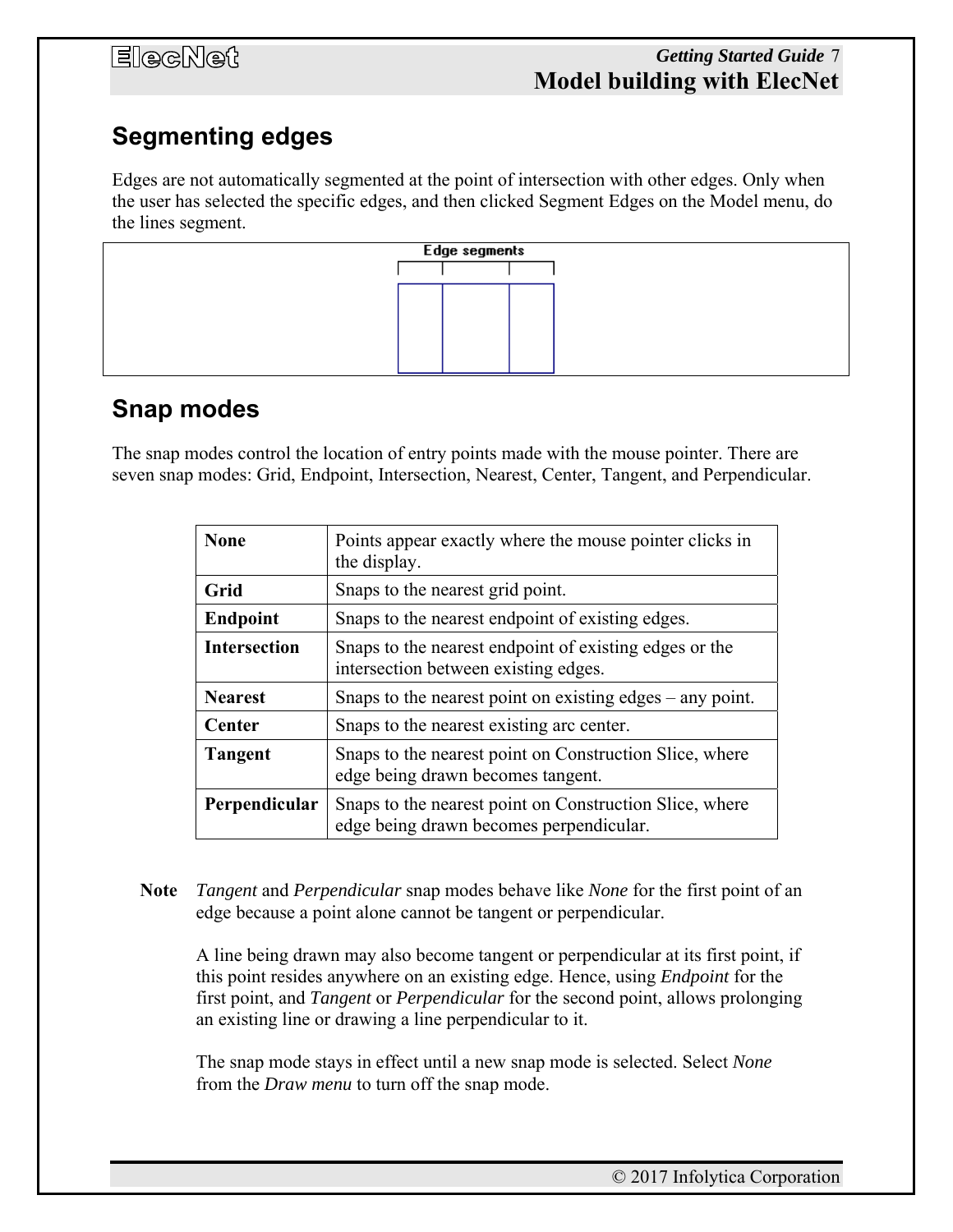### *Getting Started Guide* 8 **Model building with ElecNet**

### **Creating surfaces**

Surfaces are the basis of 3D components. Surfaces are 2D regions formed by:

- Edges drawn on the construction slice
- 2D faces of 3D components

### **Construction slice surfaces**

Surfaces drawn on the construction slice must be "closed" before they can be selected.



After a surface has been made into a component, the edges of the surface are duplicated in the component. The original edges remain on the construction slice.

**Note** To remove the construction slice edges, select all of the edges and then click *Delete* on the Edit menu.

#### **Moving edges with the construction slice**

Edges can only exist on the construction slice. If the construction slice is repositioned, all edges move with the construction slice. For example, in the diagram below, the construction slice, with edges, has been moved 2 meters in the positive Z direction.



**Note** Edges on the construction slice are saved with the model.

#### **Component surfaces**

Components can also be created from the 2D surfaces of other components.



### **Extracting edges**

After a surface has been made into a component, the edges of the surface are duplicated in the component. You can copy the edges of a component's surface to the construction slice using the Extract Edges command.

**Note** The construction slice must intersect the surface.

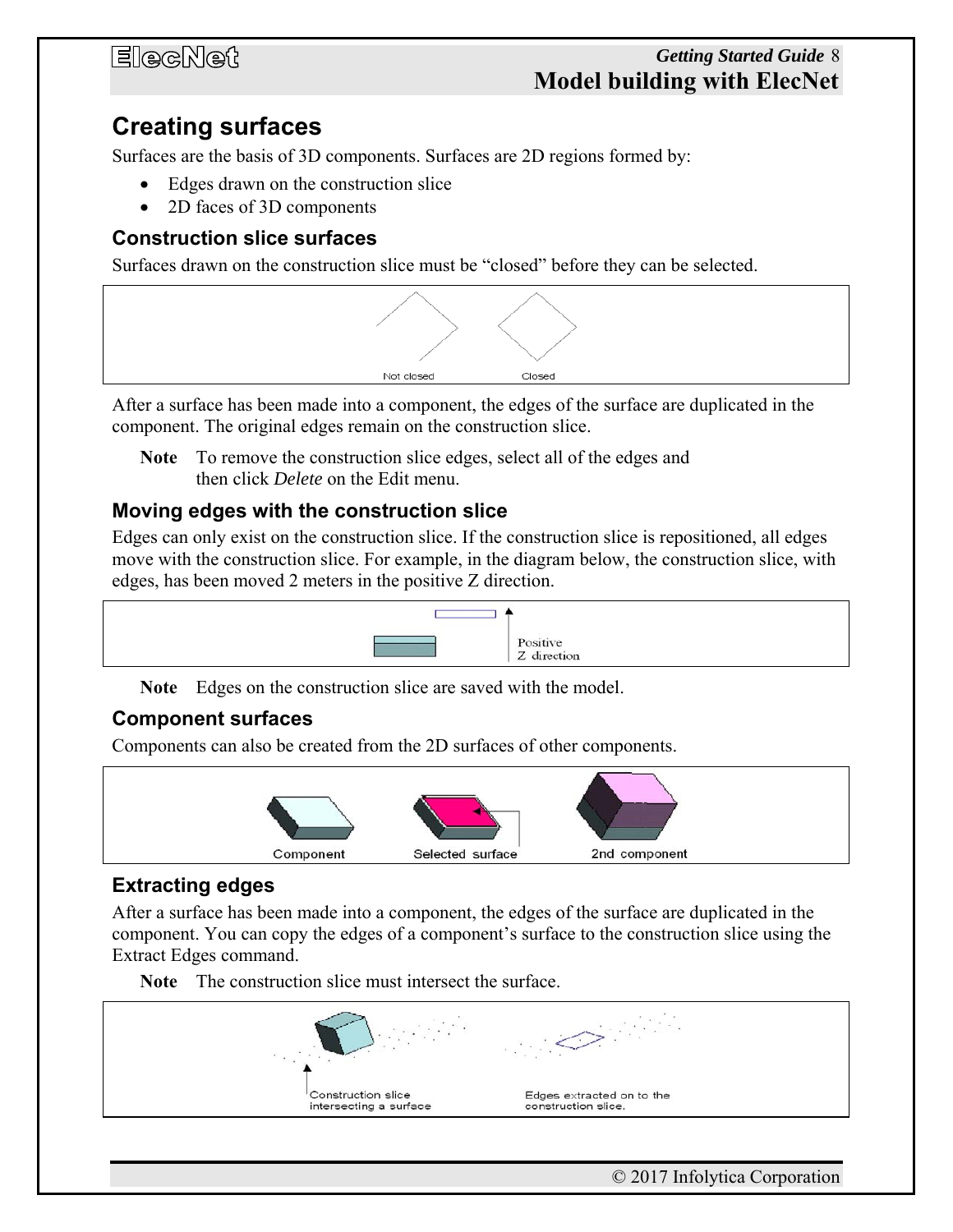### *Getting Started Guide* 9 **Model building with ElecNet**

### **Creating components**

Components are created from surfaces (see "Creating surfaces" on page 8) or using the CSG Modeling technique (see page 11). Components can be swept in either a linear or rotational direction.

**Note** If you are using the Extrusion modeler, all the components of the model must be swept in the same linear or rotational direction.



### **Default sweep direction**

The default sweep direction for a component is positive (sweeping out of the construction slice or out from the surface of a component).



### **Creating multiple components simultaneously**

More than one surface can be selected to create a component.

**Note** When multiple components are created simultaneously, all components share the same material and sweep distance. You can later change the properties of any component in the Component property and parameter pages.

In the model below, three surfaces exist. You can sweep all of these surfaces at the same time. To select all three surfaces, hold down the SHIFT key while selecting each surface. After all the surfaces are selected, you can use the Make Component tool.





**Tip** When you press SHIFT or CTRL as you select objects, every object you click on remains selected. Pressing CTRL as you select objects also enables you to click on an object a second time to de-select the object.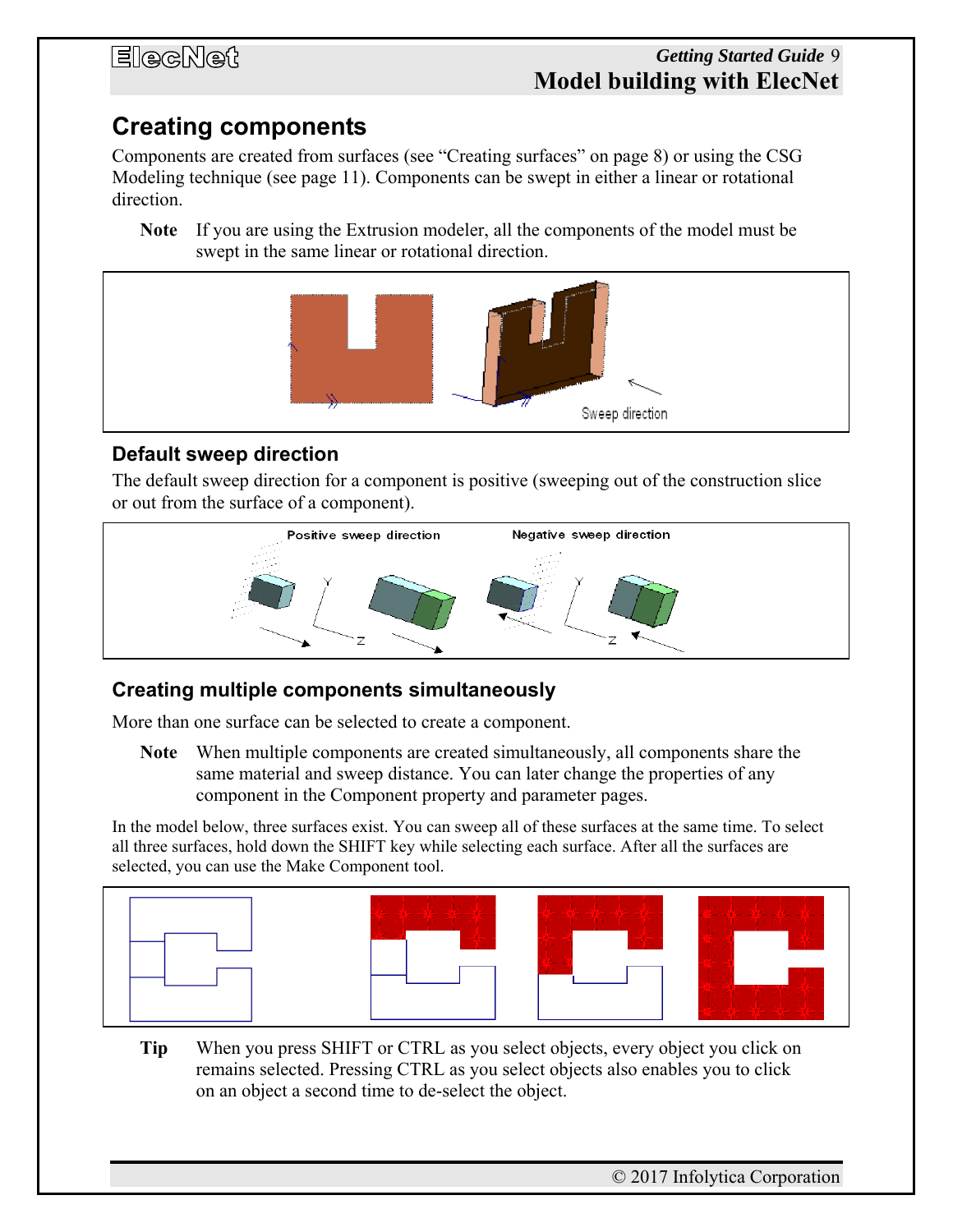#### **Changing component properties**

The properties of a component are changed in the Component Properties dialog, which consists of seven pages (General, Sweep, Mesh, Mesh Layers, Material, Charge, and Parameters).

| Name: Component#1<br>Polynomial order (3D only):<br>Default<br>Initial temperature:<br>Celsius<br>÷<br>Override material color:<br>٠<br>Override material transparency:<br>Disabled in this application | General Sweep Mesh   Mesh Layers   Material   Charge   Solver Property Fields |              |       | Parameters |  |
|---------------------------------------------------------------------------------------------------------------------------------------------------------------------------------------------------------|-------------------------------------------------------------------------------|--------------|-------|------------|--|
|                                                                                                                                                                                                         |                                                                               |              |       |            |  |
|                                                                                                                                                                                                         |                                                                               |              |       |            |  |
|                                                                                                                                                                                                         |                                                                               |              |       |            |  |
|                                                                                                                                                                                                         |                                                                               |              |       |            |  |
|                                                                                                                                                                                                         |                                                                               |              |       |            |  |
|                                                                                                                                                                                                         |                                                                               |              |       |            |  |
|                                                                                                                                                                                                         |                                                                               |              |       |            |  |
|                                                                                                                                                                                                         |                                                                               | OK<br>Cancel | Apply |            |  |

You can change the following properties:

- Name
- Polynomial order (3D models only)
- Initial Temperature
- Enable/Disable the component
- Line, arc, or multi-sweep settings
- Maximum element size
- Curvature Refinement minimum element size
- Curvature Refinement angle
- Mesh Layer type (Uniform, Logarithmic, User-defined)
- Material
- Material direction
- Charge density for the volume (in Coulomb/length3)
- Parameters for:
	- Charge density for the volume (in Coulomb/length3)
	- Material
	- Material direction
	- Position of the starting surface of the component
	- Sweep distance
	- Maximum element size
	- Polynomial order (3D models only)
	- Geometric position
	- Angle of the start and end surfaces (3D models only)
		- etc.

### **Modifying component edges (chamfer** or **fillet)**

This feature allows you to modify your model at the component level by selecting an edge, or edges, and transforming them to a chamfer or rounded edge.

| Selected edge | Chamfered<br>symmetric edge | Chamfered<br>asymmetric edge | <b>Filleted edge</b> |
|---------------|-----------------------------|------------------------------|----------------------|
|               |                             |                              |                      |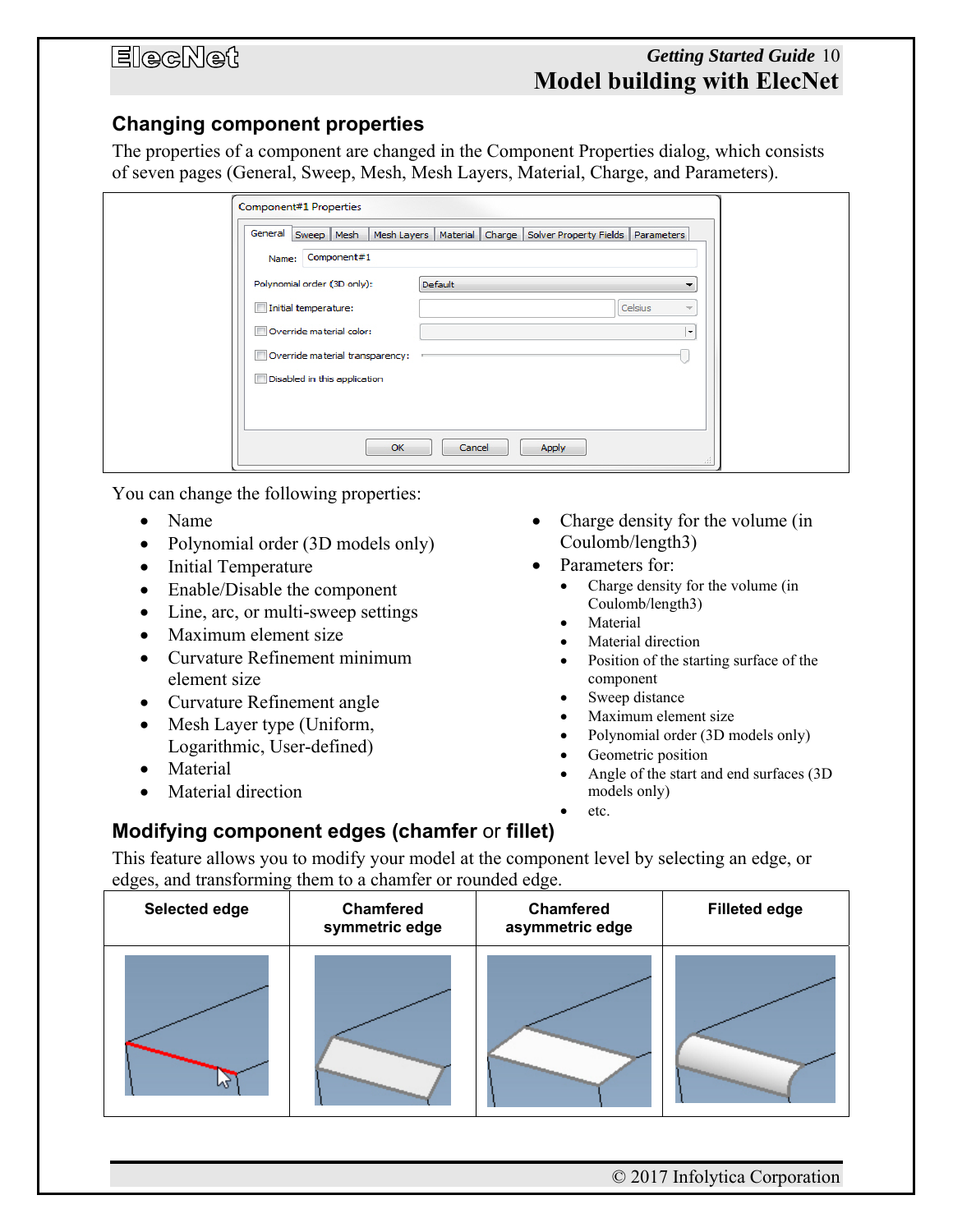### *Getting Started Guide* 2 **Model building with ElecNet**

### **Creating components using the CSG Modeling technique**

Various shapes and forms can easily be created using a modeling technique known as Constructive Solid Geometry, or CSG.

| Sphere                      | Ø<br>₹<br>infolytica                        | Radius<br>infolytica                                                                      |
|-----------------------------|---------------------------------------------|-------------------------------------------------------------------------------------------|
| Rectangular<br><b>Block</b> | Ž<br>Ł,<br>infolytica                       | ₹.<br>infolytica                                                                          |
| Cylinder                    | 乲<br>¢.<br>infolytica                       | <b>Base Radius</b><br><b>Top Radius</b><br>Height $ -$<br>ď.<br>infolytica                |
| Cone                        | ₹<br>infolytica                             | Base Radius .<br>$Height - -$<br>×.<br>infolytica                                         |
| Torus                       | Z.<br>infolytica                            | <b>Major Radius</b><br>Minor Radius<br>k.<br>infolytica                                   |
| Prism                       | $\blacktriangleleft^{\prime}$<br>infolytica | <b>Base Radius</b><br><b>Top Radius</b><br>oht.<br>$-$<br>er of sides 1 - 7<br>infolytica |
| Pyramid                     | Ø<br>یجا<br>infolytica                      | Base Radius · ·<br>Height = =<br>Number of sides 1 - 5<br>infolytica                      |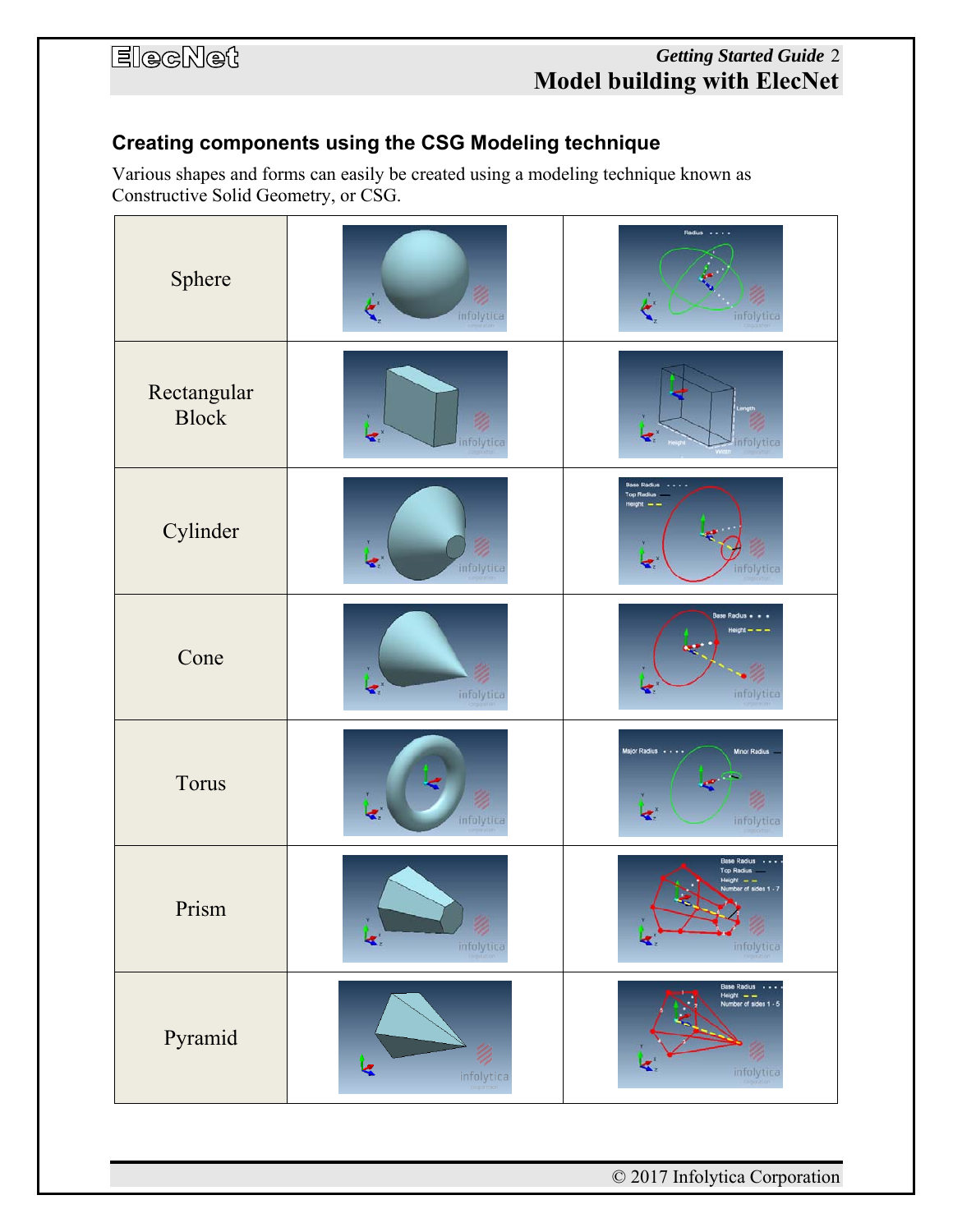### *Getting Started Guide* 3 **Model building with ElecNet**

### **Selecting edges, surfaces, and components**

Objects are selected with the mouse pointer using one of the selection tools on the Edit menu or Selection toolbar, or by creating a selection box.



An object must be selected before a property or action can be applied to it. For example, a construction slice surface must be selected before it can be made into a component. The object is highlighted when it is selected.



### **Selection box**

You can draw a selection box to highlight several objects at once. A selection box is also useful to highlight only certain items. For example, to find all the available edges on the construction slice, you can draw a selection box (using the select Construction Slice Edges selection tool) to highlight the edges.

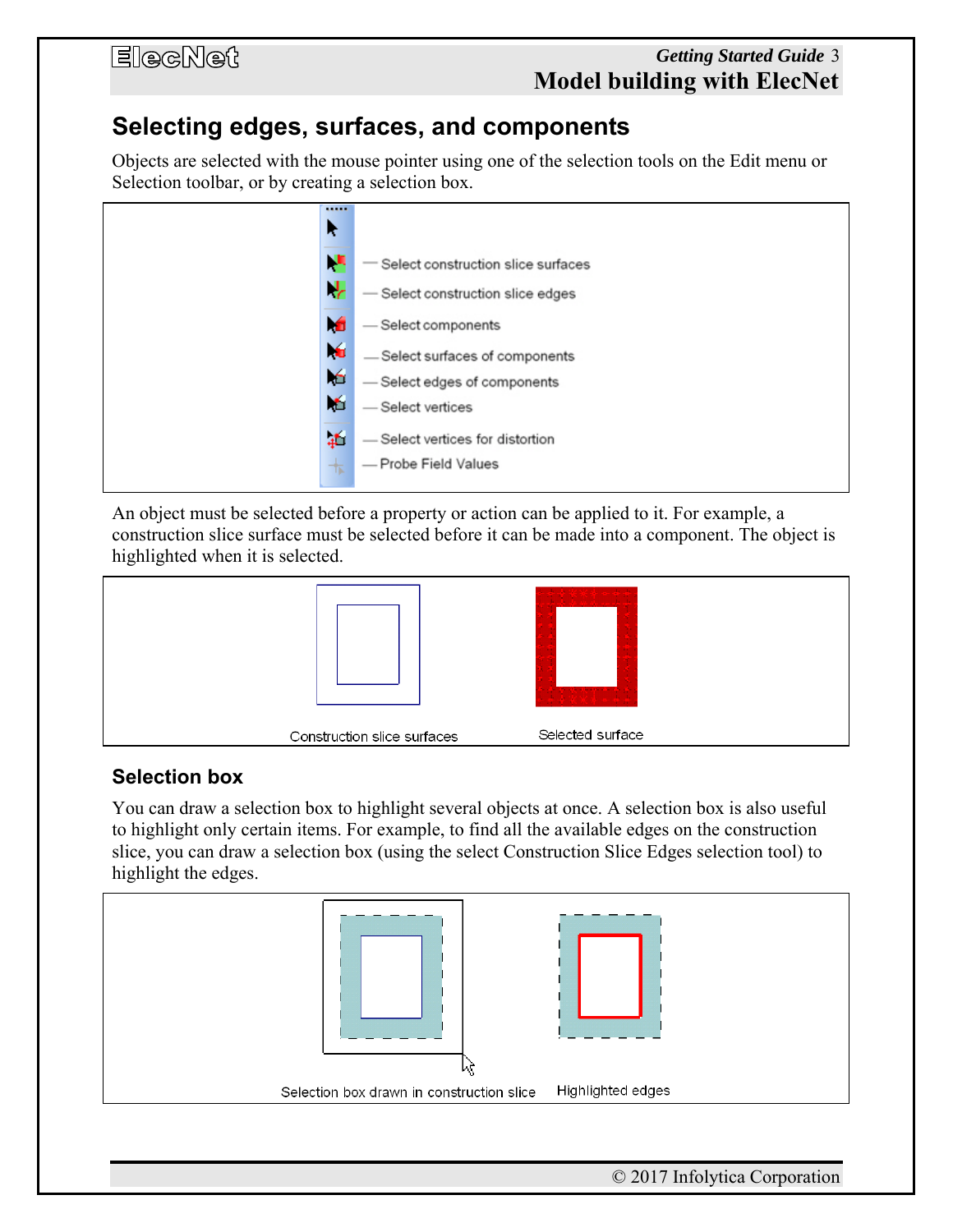#### *Getting Started Guide* 4 **Model building with ElecNet**

### **Positioning the construction slice**

The construction slice is a two-dimensional editing plane in the *View* window that can be moved forward and backward in space.

The initial position of the construction slice is in the XY plane of the global XYZ coordinate system. The slice is first located at  $Z=0$ . The construction slice can be moved forward and backward using the *Move Construction Slice* dialog box. This dialog is accessed from either the *Draw* toolbar or the *Draw* menu.

|                              | Move Construction Slice<br>$-23$                                    |                                           |  |  |  |
|------------------------------|---------------------------------------------------------------------|-------------------------------------------|--|--|--|
| Along a line<br>Along an arc | Move the construction slice:<br>◯ To the currently selected surface | 0K<br>Cancel<br><b>Apply</b>              |  |  |  |
| Distance:                    | -1                                                                  | Meters<br>▼                               |  |  |  |
| Angle:                       | 90                                                                  | degrees                                   |  |  |  |
| Center: (0, 0)               |                                                                     | <b>Meters</b><br>$\overline{\phantom{a}}$ |  |  |  |
| Axis vector: (0, -1)         |                                                                     |                                           |  |  |  |

The construction slice can also be moved to a selected surface of a component.



When a component is swept, the start surface of the component begins on the construction slice. The end surface of the component is determined by the sweep distance set in the *Make Component* dialog.

#### **Note** The construction slice does not move when the component is swept.

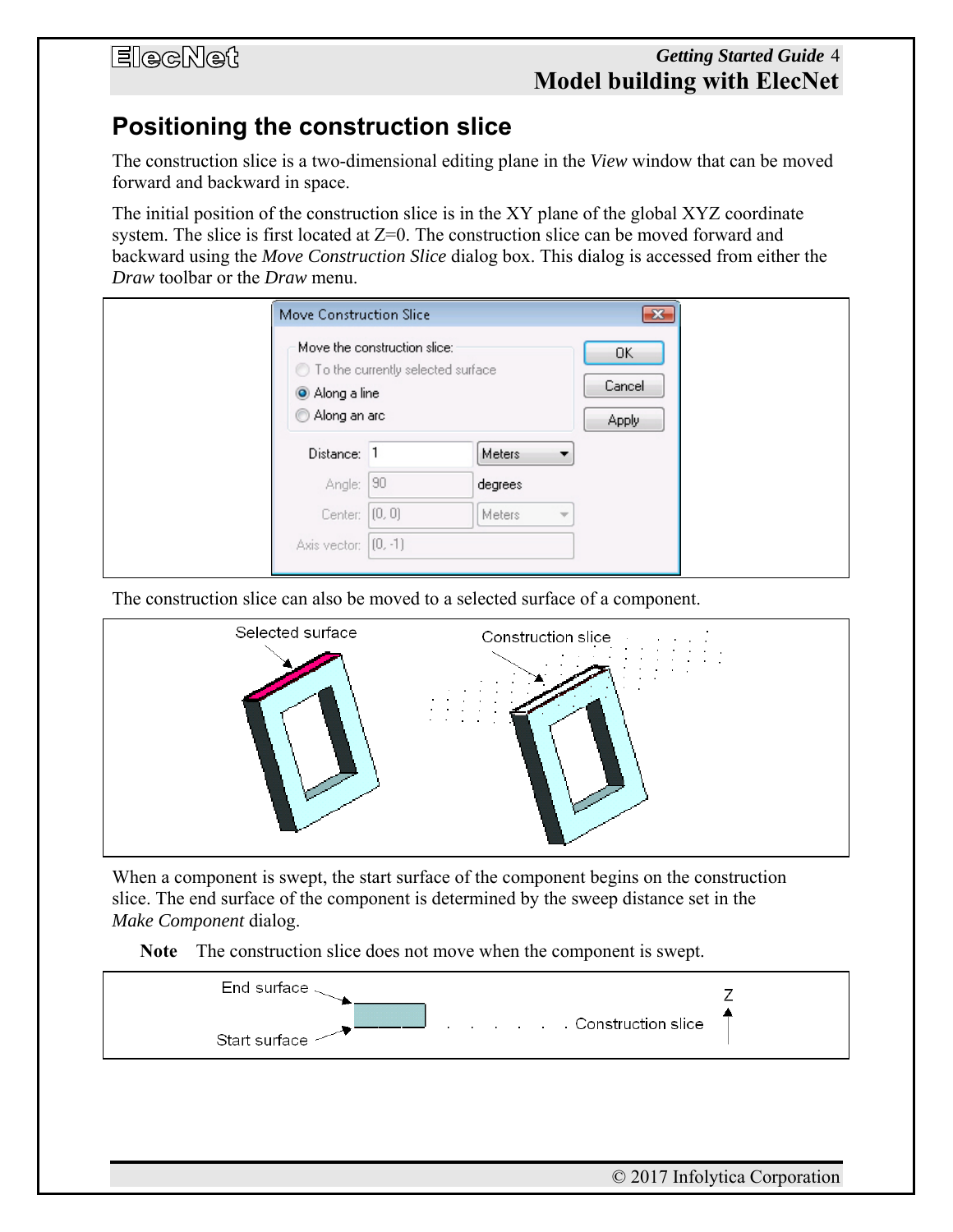### *Getting Started Guide* 5 **Model building with ElecNet**

### **Materials**

Materials are added to the component during the sweeping process.

- The *Model Materials library* lists all materials assigned to the device.
- The *User Defined Materials library* contains material that you have created or modified.
- The Materials page contains hundreds of pre-defined materials (sorted by database) that can be applied to the model, including electrical conductor and electrical insulator materials. Each material can be assigned to several categories.
	- **Note** Any of these pre-defined materials can be modified to make a user-defined material; you must first copy the pre-defined material to the User-defined materials library and then make the appropriate changes in the Material Property dialog.

The contents of the material library are shown in the Material page of the Project bar.

|                                         |  |      | 回因 |
|-----------------------------------------|--|------|----|
| Object Material Electrode Problem Field |  | View |    |
| <b>E</b> -Model Materials               |  |      |    |
| <b>Election</b> User Materials          |  |      |    |
| <b>Em-Commonly Used Materials</b>       |  |      |    |
| Conductor Materials (%IACS)             |  |      |    |
| E-Coolants                              |  |      |    |
| insulators                              |  |      |    |
|                                         |  |      |    |
|                                         |  |      |    |
|                                         |  |      |    |
|                                         |  |      |    |
|                                         |  |      |    |
|                                         |  |      |    |
|                                         |  |      |    |
|                                         |  |      |    |
|                                         |  |      |    |
|                                         |  |      |    |
|                                         |  |      |    |
|                                         |  |      |    |
|                                         |  |      |    |
|                                         |  |      |    |
|                                         |  |      |    |
|                                         |  |      |    |
|                                         |  |      |    |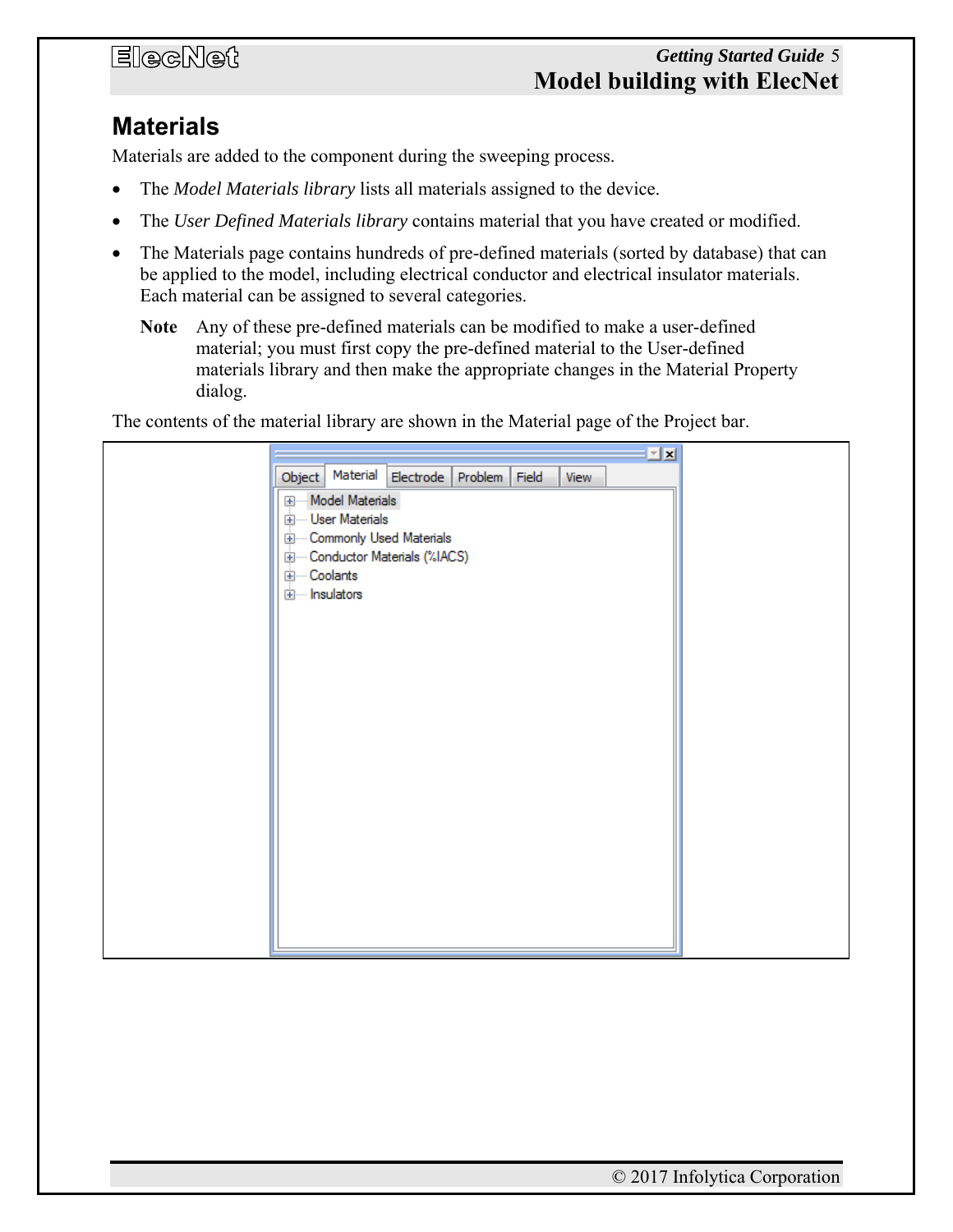### *Getting Started Guide* 6 **Model building with ElecNet**

### **Boundary conditions**

Boundary conditions define the behavior of the electric field at the boundaries of the model. Boundary conditions are applied to surfaces of the model, or to surfaces of an air box that represents an artificial outer boundary that surrounds the model. Conditions of symmetry can also be represented by using the appropriate boundary condition.

ElecNet provides five boundary conditions:

**Ground**: Constrains the electrical potential to zero. The electric field is made normal (perpendicular) to the boundary.

**Flux Tangential**: Constrains to zero the normal component of the electric flux density. The flux is made to flow tangential to (along side) the boundary. The Flux Tangential boundary condition is applied by default to all surfaces of the model that are not assigned the Flux Tangential boundary condition.

**Even Periodic**: If symmetry conditions exist, you can use the Even Periodic boundary condition to model sections of a periodic structure with an even number of poles. The mesh nodes on one plane of symmetry are related to the mesh nodes on the other side.

**Odd Periodic**: If symmetry conditions exist, you can use the Odd Periodic boundary condition to model sections of a periodic structure with an odd number of poles. The mesh nodes on one plane of symmetry are related to the mesh nodes on the other side.

**Thin resistive sheet**: Requires the user to specify the material name and sheet thickness.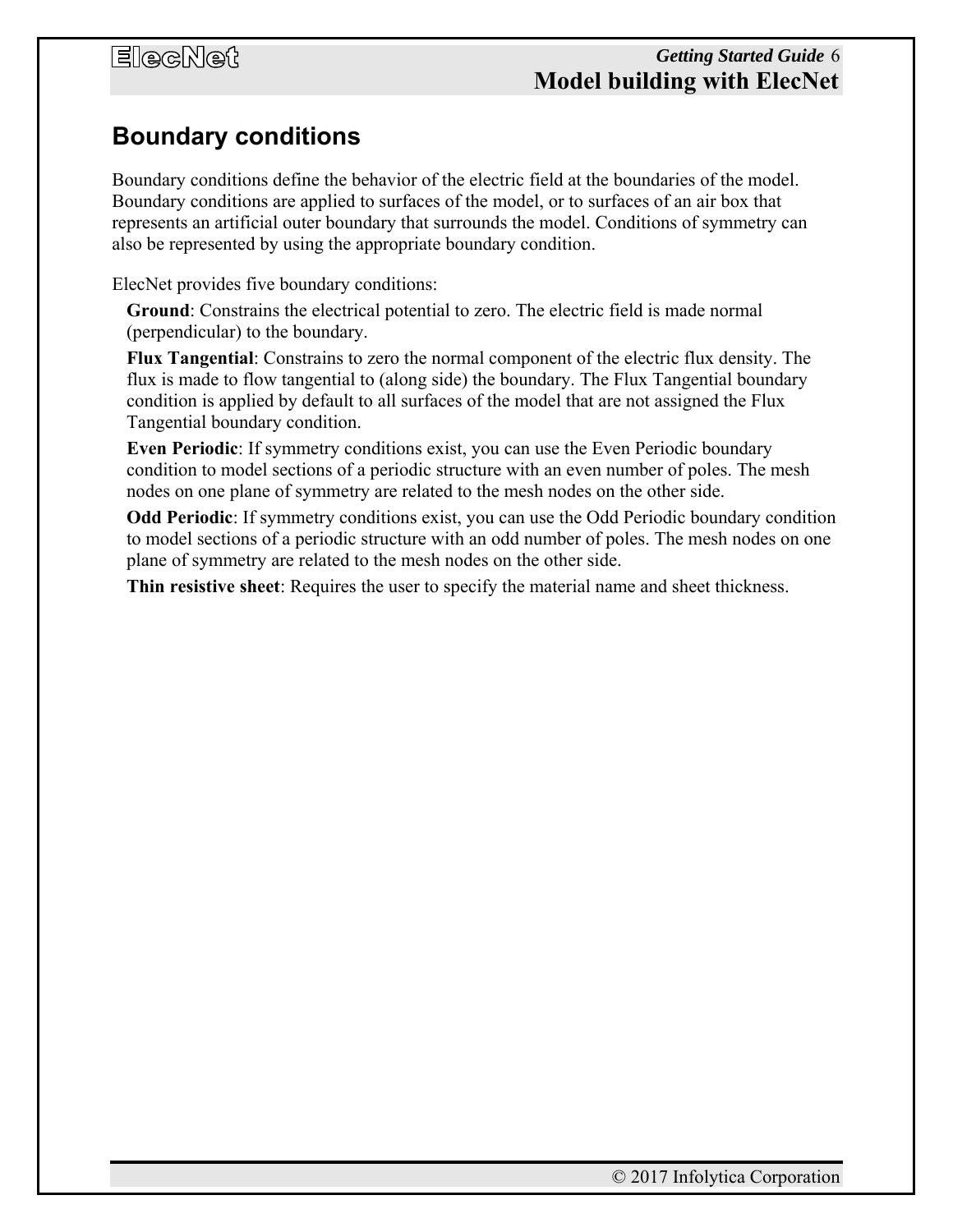### **Finite element mesh**

In the finite element method of analysis, the model is divided into a mesh of elements. The field inside each element is represented by a polynomial with unknown coefficients. The finite element analysis is the solution of the set of equations for the unknown coefficients.

The accuracy of the solution depends upon the nature of the field and the size of the mesh elements. In regions where the direction or magnitude of the field is changing rapidly, high accuracy requires small elements or high polynomial orders (or a combination of both).

ElecNet provides you with control over the size of the mesh elements. You can change the size of the elements for the entire model, or only in areas of interest.



### **Adaption**

ElecNet's adaption process automatically identifies the areas of the mesh most in need of improvement and refines the mesh (h-adaption), or increases the polynomial order of the elements (p-adaption), in those areas.

ElecNet's adaption is controlled by adaption options that are set before solving begins. These options determine:

- the type of adaption method (h-adaption or p-adaption)
- the percentage of elements of the mesh that are refined during each adaption step
- the adaption convergence tolerance
- the maximum number of adaption steps

The Adaption Options are set in the *Adaption Options* properties page.